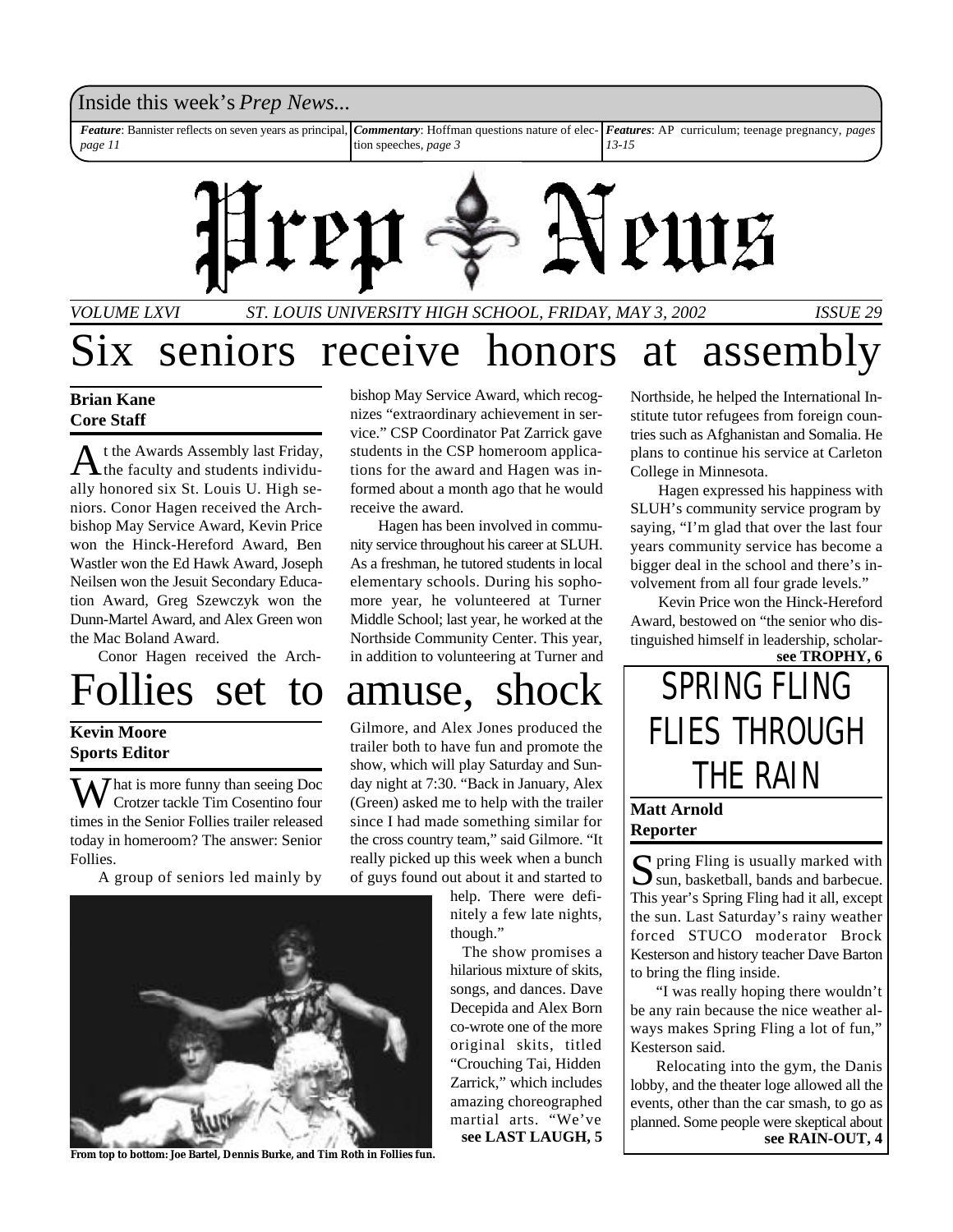## **1 News** May 3, 2002 Kingshighway neighborhood revamped

### **Denis Agniel Core Staff**

Several years ago, St. Louis U. High's Board of Trustees decided to keep SLUH at its present location. With this decision to stay, the U. High reinforced its commitment to the community in and around the neighborhood of Backer Memorial. Area developers have now put into motion a plan to further revitalize the community.

On the property bordering Kingshighway to the east of SLUH, McCormack House at Forest Park Southeast, a new assisted living center, will open its doors for the first time, offering one- and two-bedroom apartments to people aged 62 years and over.

After a community planning process of monthly meetings from 1998 to 1999, the Forest Park Southeast neighborhood, located just east of SLUH on the other side of Kingshighway, identified a need for housing the aging population. With many of their neighbors unable to take care of their homes any longer and others living in substandard housing, the community instituted a plan to tear down the houses between Wichita and Cadet and replace them with the McCormack House. Many of the demolished houses were "derelict housing," said Brian Phillips of the Washington University Medical Center Redevelopment Corporation. "Most of (the housing) was obsolete," Phillips explained, citing that many properties were either of inferior quality or rental properties owned by absentee landlords.

Washington University Medical Center has an interest in its neighboring communities, said Phillips. Because of this interest, the Washington University Medical Center Redevelopment Corporation

h i r e d M c C o r m a c k Baron & Associates, Inc., to help prepare a master revitalization plan for the neighborhood two and a half years ago. The plan delineated a number of goals for the community, including

the renovation of Adams Elementary School, Manchester, and the area from Wichita to Cadet, which along with the intersection of Manchester and Kingshighway is known as the "gateway area."

The decision to acquire the properties in the gateway area did, however, meet with some opposition. "There was a lot of debate on the acquisition of the houses in the gateway area," said Project Manager Vince Bennett of McCormack Baron.

"In many cases," said McCormack Baron employee and SLUH alumnus Mike Goeke, "you want to preserve housing." But this time, he explained, the "greater good" lay in buying and renovating the area.

McCormack Baron worked with Alderman Joseph D. Roddy to provide a relocation plan that met with the approval



**The McCormack House on Kingshighway.**

of the community. SLUH English teacher Rich Moran explained that often redevelopment "squeezes out people without much money." However, this situation was different. "People got fair prices for

their houses," he said.

**see JESTER, 6** With the decision made to renovate the property, the task of obtaining financial support confronted the development team of McCormack Baron, the Washington University Medical Center, and the Forest Park Southeast Housing Corporation. A developer will usually receive support from both the public and private sectors. In this case, the Missouri Housing Development Commission pro-

## Murray voted Teacher of the Year by class of '02

### **Brian Fallon Reporter**

E very year the senior class very year the senior class teacher of the year. Last Friday, at the awards ceremony the class of 2002 chose history teacher Terry Murray.

Murray has taught at SLUH for ten years. Having received his master's degree in urban affairs, he now teaches U.S. History, AP Politics, and Foreign Policy. He is also the junior class moderator. In addition to teaching and leading the junior class, Murray has also been the assistant varsity soccer coach for eight years and the varsity swimming coach since he came to SLUH.

"It is a wonderful honor to be recognized by the students in my last year here," said Murray, who will be leaving SLUH at the end of this year. to become the head soccer coach and teach history at MICDS.

History teacher Steve Schad, a friend and colleague of Murray, noted that "this award has never been a popularity contest, especially with Mr. Murray."

Many were saddened when they heard of Murray's departure, but Schad explained that "he really wants to be a head soccer coach, and it's necessary to move on to another school after you've been teaching somewhere for as long as Murray has."

Murray was shocked when he received the teacher appreciation award, saying, "I was definitely not expecting to receive this honor, especially since most of my time is spent with the junior class." Murray mentioned that "it has already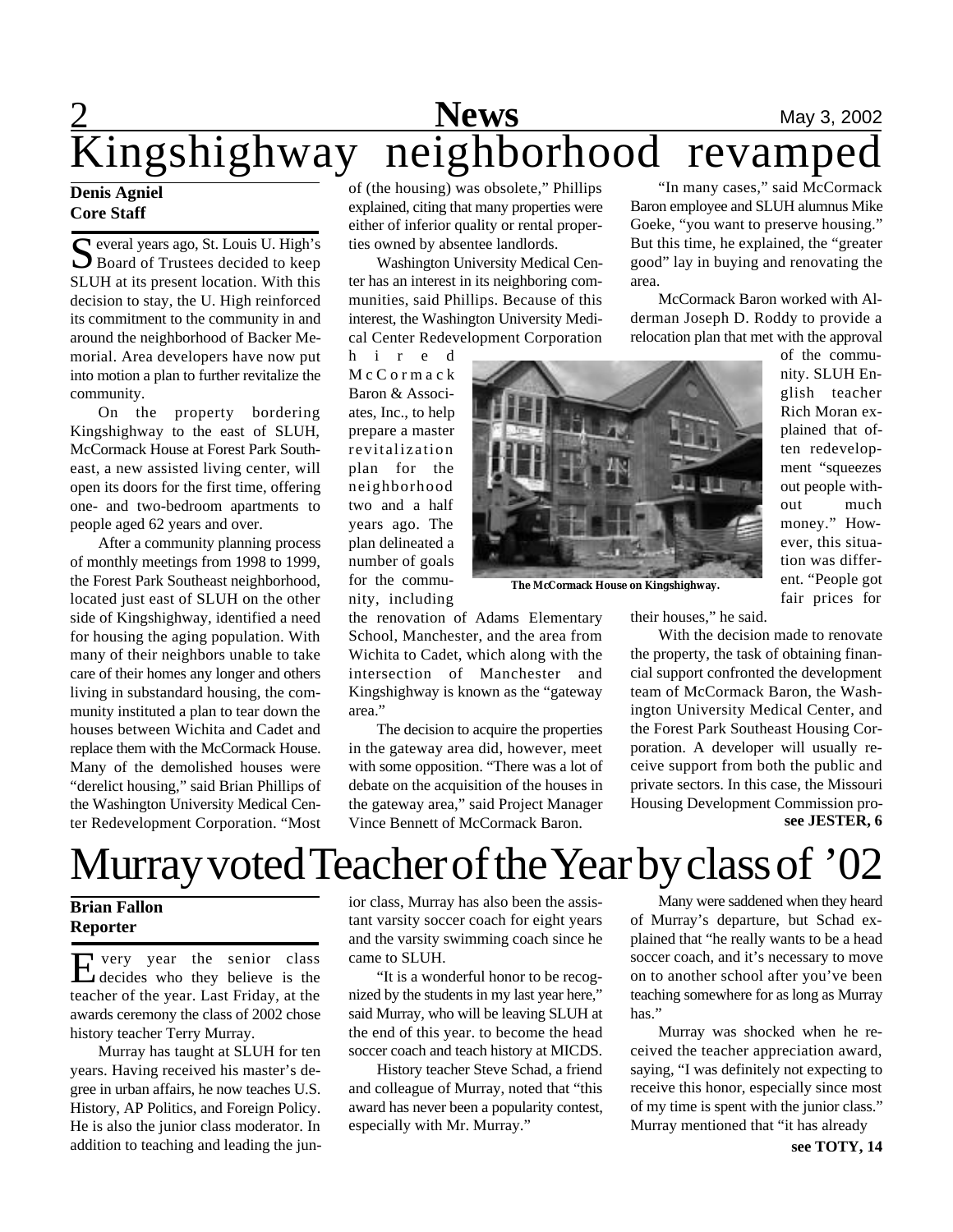

## **COMMENTARY** Juniors should take leadership seriously

### **Matt Hoffman Core Staff**

S TUCO is an important part of SLUH. They raise money,<br>hold blood drives, and instill spirit throughout the school TUCO is an important part of SLUH. They raise money, and at sporting events. I feel that, as a whole, next year's nine junior members of STUCO are devoted to serving the school. I am satisfied with next year's STUCO members.

However, I am disappointed at what took place during the two rounds of speeches. To me, it seemed like very few of the candidates attempted to convince the audience that they were the right men for the job. Instead of substantive speeches, the audience was given humorous gags or skits, some of which were offensive, one of which had to be stopped by STUCO Moderator Brock Kesterson. Humor has a place in Student Council and in Student Council speeches. However, to replace a real speech with a gag, a skit, or a dance which displays your ability to entertain rather than your ability to lead a high school seems to be ridiculous. Shouldn't candidates take their two-minute chance to talk to their classmates as an opportunity to show why they want to be leaders as members of STUCO?

It is, however, hard to blame candidates for resorting to hijinks when they know that voting often depends on how outrageous their speeches are. One candidate's plan was to deliver a joke performance followed by a serious speech. After sending the audience into belly laughter, he dropped his gimmick and attempted to begin a serious speech. However, members of the audience shouted for him to sit down instead of hearing what he wanted to say about his qualifications and plans for the future. The candidate, figuring he had already won over the crowd, took his seat. Unfortunately, he listened to the crowd. He had made them laugh, they liked him, and he was elected.

This seems to be the way in which we qualify candidates for STUCO: funny speech, fast wit, you're in; serious speech, serious mood, you're out. A qualification for STUCO might be an ability to entertain, but what about qualifications like leadership, devotion, and a good work ethic? The people casting the votes choose the qualifications. The majority of these people voted for candidates who displayed only their ability to entertain. If a candidate doesn't take his speech seriously, can we realistically expect him to take his position as a leader of the school seriously? An extroverted person who can entertain a large group of people could be a potentially good leader, but he should also be expected to explain his feelings and ideas toward a leadership position at SLUH.

That's not to say that the same candidates would not have been elected had they added substance or seriousness to their speeches. Many of the candidates who gave joke speeches are serious people. But, according to Kesterson, students traditionally vote for the candidates with the funniest, most outrageous speeches. Do we want to fall in line with tradition without even considering what is at its heart? We see outrageousness as the key ingredient for a STUCO member. We see the tradition, but don't question it.

Our STUCO members are our leaders. I have seen leadership qualities in many of next year's STUCO members, and I think they take leadership seriously. However, if they show that they do take leadership seriously during their public speeches, they have good reason to believe they will be ousted by a candidate who uses a speech as a chance to prove that he is the funniest, craziest candidate.

Something needs to change. Kesterson plans to revise the election process to force students to give some serious thought to their speeches. Do juniors at SLUH need an administrator to step in before they can take leadership seriously? As students who claim to be commited to leadership for the rest of our lives, we should act seriously about it. We should expect a lot from our Student Council. If they know we expect them to take their positions seriously, hopefully they will.

### $\overline{a}$ Schenkenberg thanks students for openness LETTERS TO THE EDITOR

To the Jr. Bills:

Thank you for talking with me on Tuesday. I think I spoke with around 100 students and got written responses from 30. I know that is a small percentage, but it gave me a sense of the SLUH student community. I discovered that SLUH guys are friendly, funny, articulate, thoughtful, love their school, and are hungry most of the time.

Perhaps because I was in the cafeteria, there was much talk about food: more chicken wraps, more cinnamon buns, and healthy choices for those who are tuned to nutrition (like the wrestlers).

I also heard thoughtful comments on most of the issues covered recently in the *Prep News*: the ally pledge, the possible changes around homeroom, student work load, time for activities, time for homework, the schedule (7 period day, block days, etc.)

I was happy that I heard from a cross section of students freshmen through seniors. Juniors, I was especially pleased to talk with so many of you, the future leaders of the student body. I look forward to working with you next year.

Thank you for making me feel welcome at SLUH. Enjoy May.

Dr. Schenkenberg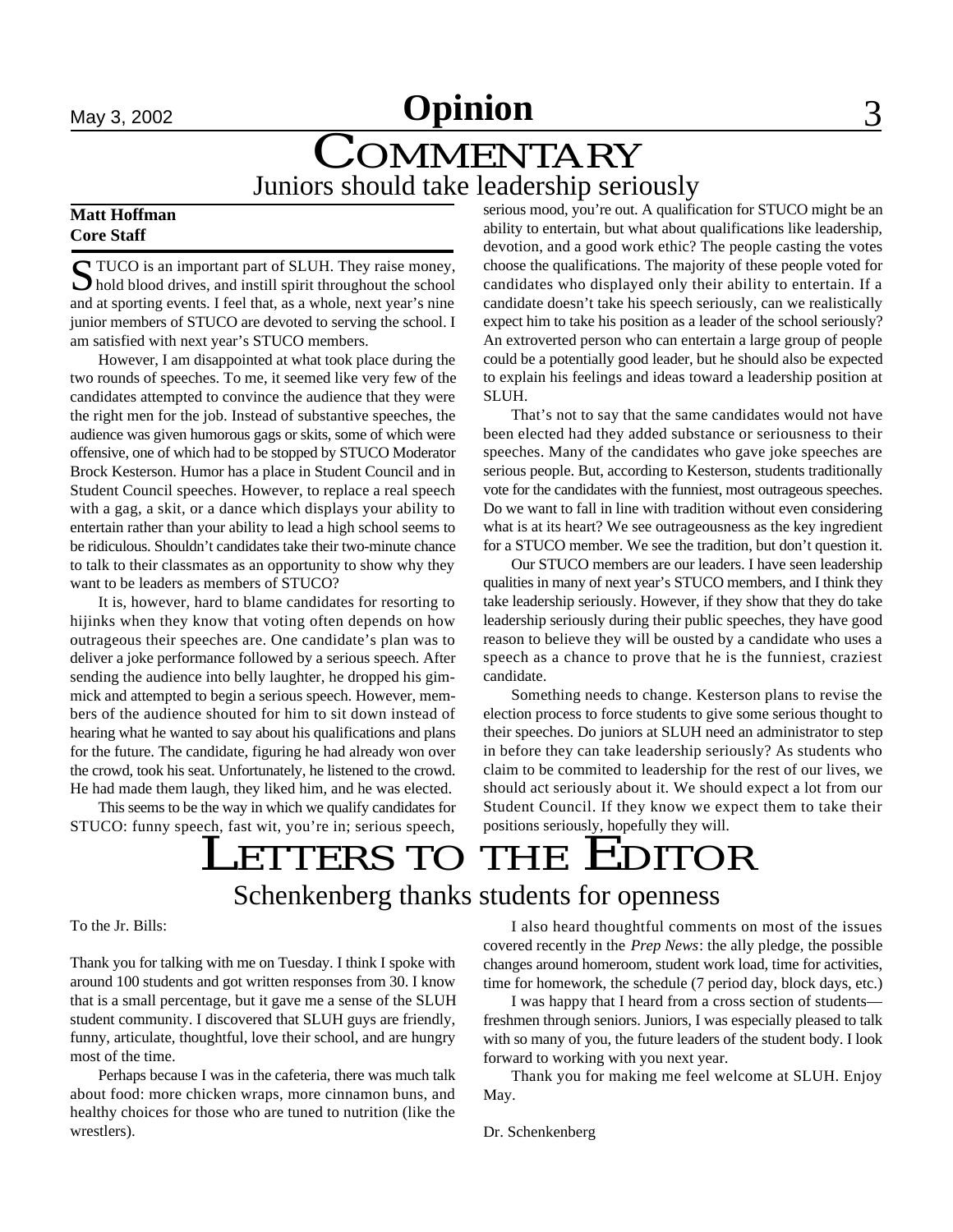## **A News** May 3, 2002

## Thuet makes duct tape tuxedo for prom

### **Tim Piechowski Core Staff**

S ome have touted it as the most versa-<br>tile invention in the world. You see it  $\bigcup$  tile invention in the world. You see it everywhere. Posters are taped up with it. Broken windows are taped shut with it. Handlebars are kept on bikes with it. Holes are taped up with it. Cars are sometimes permanently fixed with this solve allinvention. What is this all-in-one fix-it device? That's right, you guessed it: duct tape. Now, however, the sticky material which has saved untold millions from true fix-it work is entering a new field through the ingenious work of John Thuet and his girlfriend, Jane Schlafly: fashion.

Tonight, Thuet will be attending Nerinx Hall's prom wearing a full tuxedo made almost entirely of duct tape. His date will also be wearing a dress made entirely of duct tape. Although Thuet and Schlafly sound a little bit eccentric for seemingly trying to start a fashion revolution single-handedly, they have good reasons for their outlandish outfits.

"My girlfriend was online looking

### RAIN-OUT

### (from 1)

the last-minute indoor setup.

"At first I was a little nervous that it wouldn't go over as well, but as the day progressed, it turned out to be better inside than out," said junior class rep Casey Barrale. The basketball tournament, the music, the joust, and the NHS barbecue all proved to be very successful in their new locations.

The three-on-three basketball organized by Barton pitted 32 teams—31 student teams and one faculty team—against each other. J.C. Pleban of the SLUHnatics said, "Even though it was inside it was cool." At the end of the day, Winthrop was the winner. Pleban, whose team placed second, said optimistically, "It was a tough loss, but who's going to stop us next year?"

Spring Fling provided a diverse group of bands this year. "I liked playing outfor scholarships, and she found out that one of the duct tape companies was offering money for any couple making a dress and tuxedo for a prom," says Thuet.

Upon further research, they found that Manco, Inc., the company owning the rights to Duck brand duct tape, is running a contest in which students are asked to design formal wear for their proms. After

judging, the grand prize winning prom couple will receive a total of \$5,000 in s c h o l a r s h i p s (\$2,500 each), and the school hosting the prom in which they attended will also be given \$2,500.

Thuet believes

that he and Schlafly have a real shot at winning the competition.

His full tuxedo includes a tux with three pockets, a handkerchief, a vest, a shirt (complete with buttons), pants with pockets, a bow tie, a top hat, a cane, and

side, but this year was the best year for music," commented senior Rami Srouji. Uberstank, Quelnt, Twink, The Johnny 5, the Nat Turner Maneuver, The Big O, and DJ Joe Graham all played many musical styles, from punk rock to electronica. Joe Graham, who showed off his DJ abilities, said, "It was really fun to play for my first SLUH crowd."

Said Dave Mahach and Pat McIver, "Listening to Joe lay down his phat beats let us get down with our bad selves" after hearing Graham bust out the Beastie Boys and Michael Jackson.

Aside from a fire alarm that was set off by either the barbecue pit or the cotton candy machine around 2:30, Spring Fling was a success. The day was capped off by a STUCO mixer at 7:30. Regardless of the move inside, the fun atmosphere of Spring Fling added another great Saturday to the Spring Fling tradition.

duct tape shoes. He also mentioned that his pants have pleats, and that he has suspenders. The tux was made with a total of 5 grey, 3 blue, and 3 thin rolls of white duct tape, for a total of \$30. His date's dress was made from blue duct tape.

"It took me forever to make,"says Thuet, continuing, "Over two months, I spent hours and hours on it." Thuet ini-

**Thuet and Schlafly decked out in duct tape.**

tially tried to make his duct clothing by simply taping over regular clothes, but he found that they crinkled up quite a bit. Upon hearing this, Schlafly suggested that he buy cut-out patterns for his outfit.

From there,

he cut out all of his clothing onto bed sheets, which he could smooth out much better than regular clothes. His top hat was made from a cardboard cut out he made himself.

 "The shoes are the only part I cheated on. I just taped over regular shoes," commented Thuet.

With all of this work, Thuet now proudly calls himself, "The Master Taper from Oakville."

He said that he didn't feel too weird about wearing the duct tape outfit to a prom. However, he did state a concern about his outfit that he discovered while appearing on Channel 11 News last week: "It's really hot." On the other hand, he also figures that he saved about \$70 by not renting out a tuxedo for tonight.

Thuet says that after Nerinx Hall's prom, he intends to wear the tuxedo to SLUH's prom next week and then take it off, "It'll probably really stink," by then he said, continuing, "and you can't wash it."

After wearing the tuxedo to SLUH's prom, he and Schlafly will be required to send the tuxedo, dress, accesories, and pictures in to Manco, the Duck tape company, by June 14 for judging.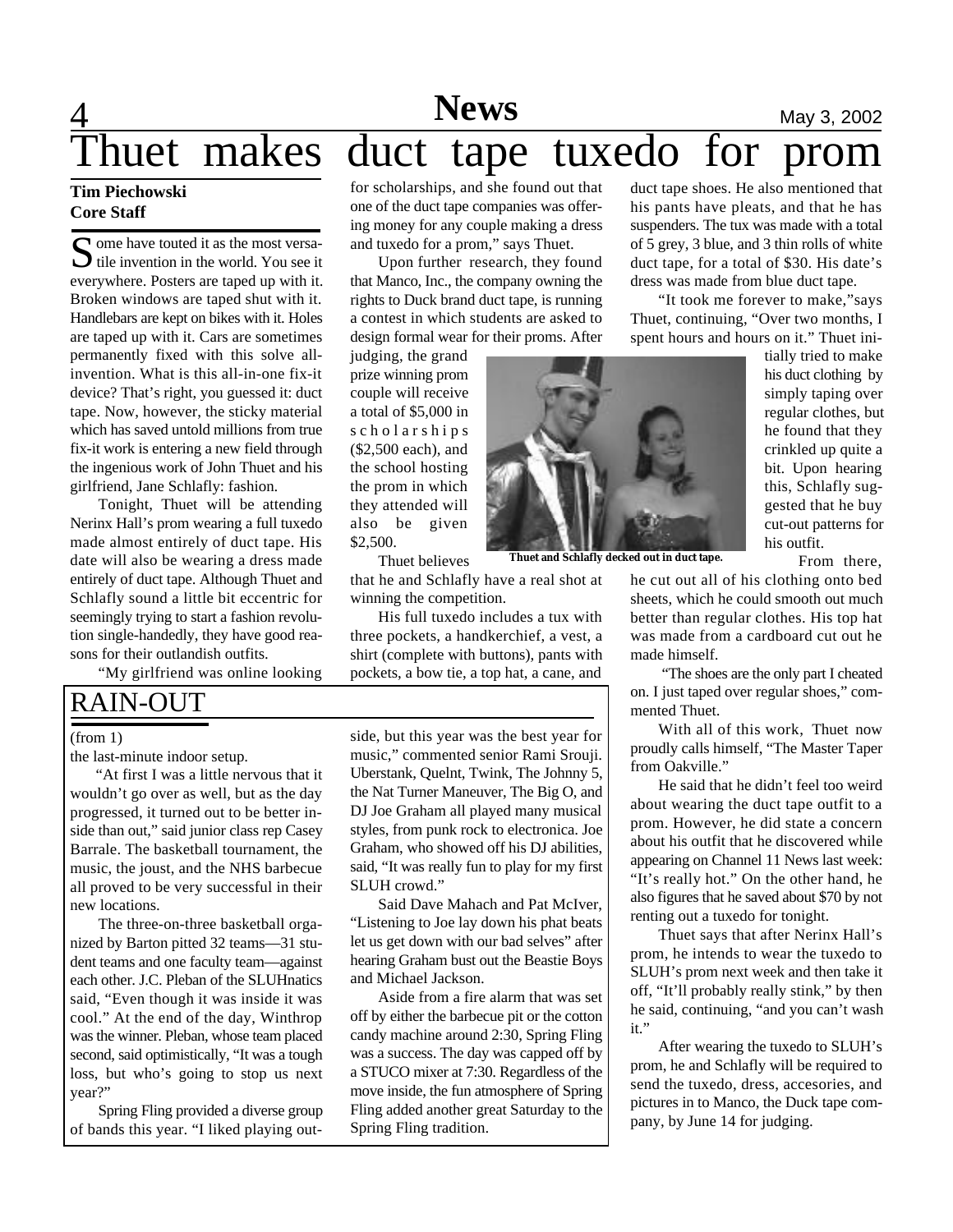### May 3, 2002 **News** 5 **Geoff Brusca** From the Technology and Literature Spring 2002 *Sisyphus* to be set loose a geometric and stylistic achievment and

### **Core Staff**

 $\bigwedge$ s spring emerges from winter, we find flowers blooming from winter cold, bears leaving their caves, and grumpy, sleepy editors stumbling out of their final meetings just before they send their magazine to press. That's right! The *Sisyphus* Spring '02 issue will be published next week and is scheduled to hit the halls at the exorbitant price of 25 cents around Thursday.

The issue will tie the preceding Winter '02 publication for the longest *Sisyphus* ever, with 52 pages of literary and artistic genius. Sophomores Robert Matschiner and Charlie Hall bolstered the bookish editing staff of seniors Andrew Ivers, Andy Neilsen, and Joey Neilsen and juniors Rico Bertucci, Geoff Brusca, and Matt Mourning as the literature editors considered over 70 submissions.

Among the shiners of those fiction pieces accepted are Joey Neilsen's "Pictures," a story in which, moderator Rich Moran says, "a boy learns again how much he values home and his parents' love," and senior Tim Paradise's "Bac Gzao," an exploration of what is foreign and what is friendly. Brusca's "Gray Pants" is also an interesting stream of consciousness piece which contemplates the interactions between superficiality and self-confidence in the context of a romantic relationship.

But despite the senior show, *Sisyphus* continues to trend toward youth, with freshman Paul Barker adding the story "Elephants" and the poem "Hate," a work which Moran believes "gets at the conflict between (the) ideals and experience (of its namesake)." Hall, with Barker, looks to be like the future of the magazine, as his poems "Cold, nor Distant" and "Grandma's" lend a bouncy young step to the spring issue.

Poetic superstars Andy Neilsen and Ivers wordsmithed their final masterpieces of their SLUH careers, as Ivers' "Instant Message" and Neilsen's "On the Dying of a House" lead the poetry of the issue.

section, Ivers' "Instant Message" and Hall's "Cold, nor Distant" both present the conflict of emotion and distance with

communication severed by supposed technological advances as portrayed through people interacting over AOL's Instant Messenger.

The art of spring comes out incredibly in this issue, as terrific submissions combine with the *Sisyphus* innovation of scanning artwork directly to bring out clear, evocative, stimulating visual masterpieces. Art editors Sean Smith and Howie Place considered and appraised pieces from students of varied art classes, and the standouts are Smith's

"Snowy Hillside" and junior Matt Shaver's woodblock of a young girl, a work Moran describes simply as "striking." Moran also called this issue, "one of *Sisyphus*' most beautiful."

Junior Matt Hoffman and sophomore Brian Kane make up the special teams with Hoffman's layout genius making for

### LAST LAUGH

### (from 1)

spent a lot of time choreographing the moves, and we hope it turns out well," said Decepida. "It should be exciting."

Senior Chris Storey commented, "That skit is the most amazing thing I have ever seen!" The two-act show includes many other surprises which will surely woo the audience.

Along with the innumerable skits included in the play, there are also a number of songs and dances, including the SLUH ballet, which has become a follies tradition over the years. Many songs will be scattered throughout follies in addition to the traditional opening theme

Kane's webmastering bringing the magazine to all realms.

But at the heart of this particular



publication is that it will be the last for editors Ivers, Neilsen, and Neilsen, and moderator Frank Kovarik thinks that "this will be an exciting issue because it will be the end for the three senior editors."

So be sure to check out such a highlylauded and jam-packed *Sisyphus* as it is sold by your friendly *Sisyphus* editors next week.

song.

"I think the choruses provide a really good counterbalance to all the spoken dialogue," described Koestner.

 Director Jeff Harrison, S.J., is enthusiastic about the upcoming show. "I think the writers have done a fantastic job under sudden limitations," he said.

The large amount of senior participation is also a strength of the show. "With just under 100 seniors, it's one of the largest shows I've seen," said Harrison.

 The culmination of hours of toiling over skits beginning in the first quarter will take place on Saturday and Sunday night. Said Harrison, "The spirit is good."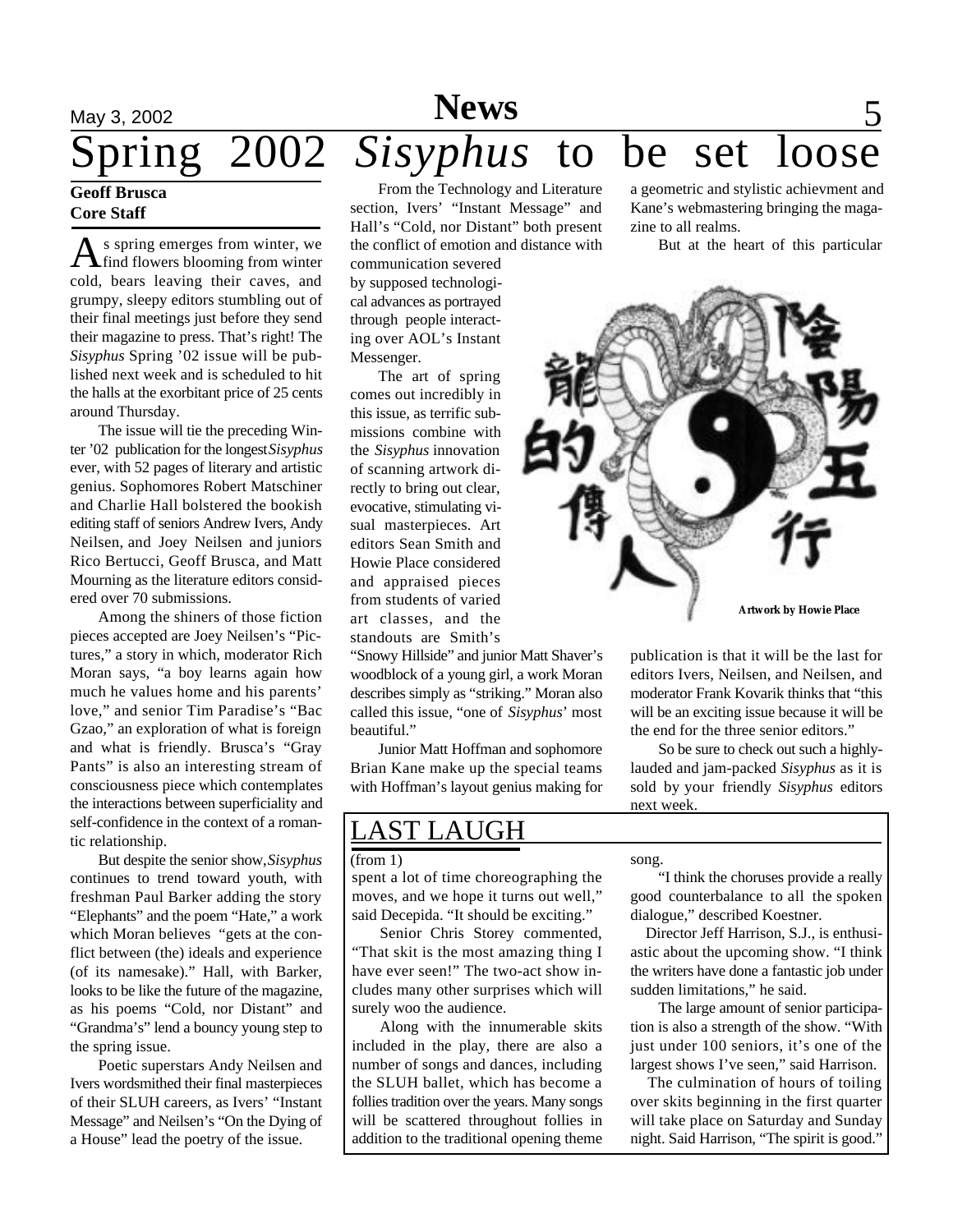## **News**

## **6** Mews May 3, 2002 **JESTER**

### (from 2)

vided the venture with \$1 million, while allocating \$505,500 of federal and state tax credits to the developers. Fannie Mae chipped in an additional \$935,000. As of right now, the Forest Park Southeast Housing Corp. indicates that there is \$35 million currently used for renovation in the Forest Park Southeast neighborhood and \$10 million of that is headed to the McCormack House project.

The impact on the community is two-fold. Immediately, the community gains sorely needed housing for seniors. The 89 new units offered by the McCormack House will allow residents to stay in their neighborhood even after they need additional assistance, rather than having to leave their neighbors, their church, and their social groups. It also provides generally affordable prop-

### TROPHY

#### (from 1)

ship, and athletics." Price has played water polo for SLUH for four years, the last two on varsity. Price was a team captain on this year's state championship team. He also spent his senior year serving the school as STUCO secretary.

"It was really nice to know that (the award) was coming from my classmates," Price said.

Ben Wastler received the Ed Hawk Memorial Award for being "the senior who with love and dedication to SLUH, and through his example of working and giving, was most able to influence his class towards success by cooperation and unity." Wastler has been active in several areas of leadership and service at SLUH. Since he was a freshman, he has competed on SLUH's soccer and swimming teams. A member of the National Honor Society, Wastler was a President's Ambassador for two years, a STUCO class officer in his junior year, and a senior advisor this year. Next year he will be studying at Georgetown University.

On the meaning of the award, Wastler said, "You really feel like you've left your mark." As a winner of the Ed Hawk Award, Wastler will deliver a erty to the elderly of the area. The added apartments will accomplish one of the major goals of the project: to "attract and keep people in the city," Director of Senior Services at McCormack Baron Jeanette Langton said.

The other benefit of the project lies in McCormack House's aesthetically pleasing nature. Many involved stressed the importance of the improved appearance of the new gateway area. The new buildings will make what Phillips calls "an excellent statement of revitalization." Goeke stressed the importance of the impression given to passersby, "(The project) will really clean up that corner (at Manchester and Kingshighway) and improve the neighborhood." The renovation of the area could lead to additional outside investments and more rejuvenation.

The overall goal of the project is to

speech at graduation on May 25.

Joseph Neilsen was honored with the Jesuit Secondary Education Award for being "intellectually competent, religious, open to growth, loving, and committed to doing justice in generous service to the people of God." This award is voted on by the faculty, rather than the senior class.

After expressing his enthusiasm for learning, Neilsen said, "I've done what I like to do…. If I hadn't liked it, then I wouldn't have done it."

During his time at SLUH, Neilsen has competed on the Quiz Bowl and Speech teams, worked as a member of the *Sisyphus* staff, and starred in theater productions. In addition, he was a senior advisor, an NHS member, and he eats lunch in the cafeteria daily.

As the recipient of this award, Neilsen will give a speech at the graduation dinner on May 24. "I feel really privileged to be able to speak… at the end of my SLUH career.... I also feel honored that the award was printed on such high-quality paper," he said.

Greg Szewczyk won the Dunn-Martel Award, given to "the senior who possesses a high level of scholarship as well as the discipline and commitment to athletic participation." Like Hagen, Szewczyk knew

provide an economic stimulus to the area, and thereby encourage people to move into the neighborhood and to retain the current population, and so far, those involved are encouraged by the progress, said Moran.

Also involved in the construction of McCormack House are Architect Trivers Associates, Environmental Engineers Professional Environmental Engineers, Inc., and Contractor Altman-Charter Company. And in addition to the McCormack House project, another project involving McCormack Baron and the St. Louis Science Center remains. On an under-utilized piece of property at Manchester and Kingshighway, McCormack Baron plans to construct an interactive science park, for which the Science Center will manage the programming.

In all, Moran remarked in regards to all of the revitalization, "We in the neighborhood are very happy."

before the assembly that he had received the award. Szewcyk has played water polo for all four years, serving as captain of his freshman, junior varsity, and varsity teams. Szewczyk was also a member of the swimming team during his sophomore, junior, and senior years, and ranked in the top eight of the state as a junior and senior. Szewczyk cited good team relationships as a reason for being so involved athletically.

Alex Green received the Mac Boland Award. It is presented to "the otherwise unheralded senior who through his dedication and determination has most influenced his fellow students toward more united participation in the spirit of SLUH." In his four years at SLUH, Green has been involved with the *Dauphin Players*, Speech team, Chorus, and Dance. He also served as the Box Office Manager, and was an Admissions Ambassador. He periodically wrote for the *Prep News* and *Dauphin Yearbook* as well. "I feel honored and humbled by this kind gesture," Green commented.

Overall, the senior class was pleased with the results of the awards assembly. Said senior Joe Griffey, "All the winners were very deserving."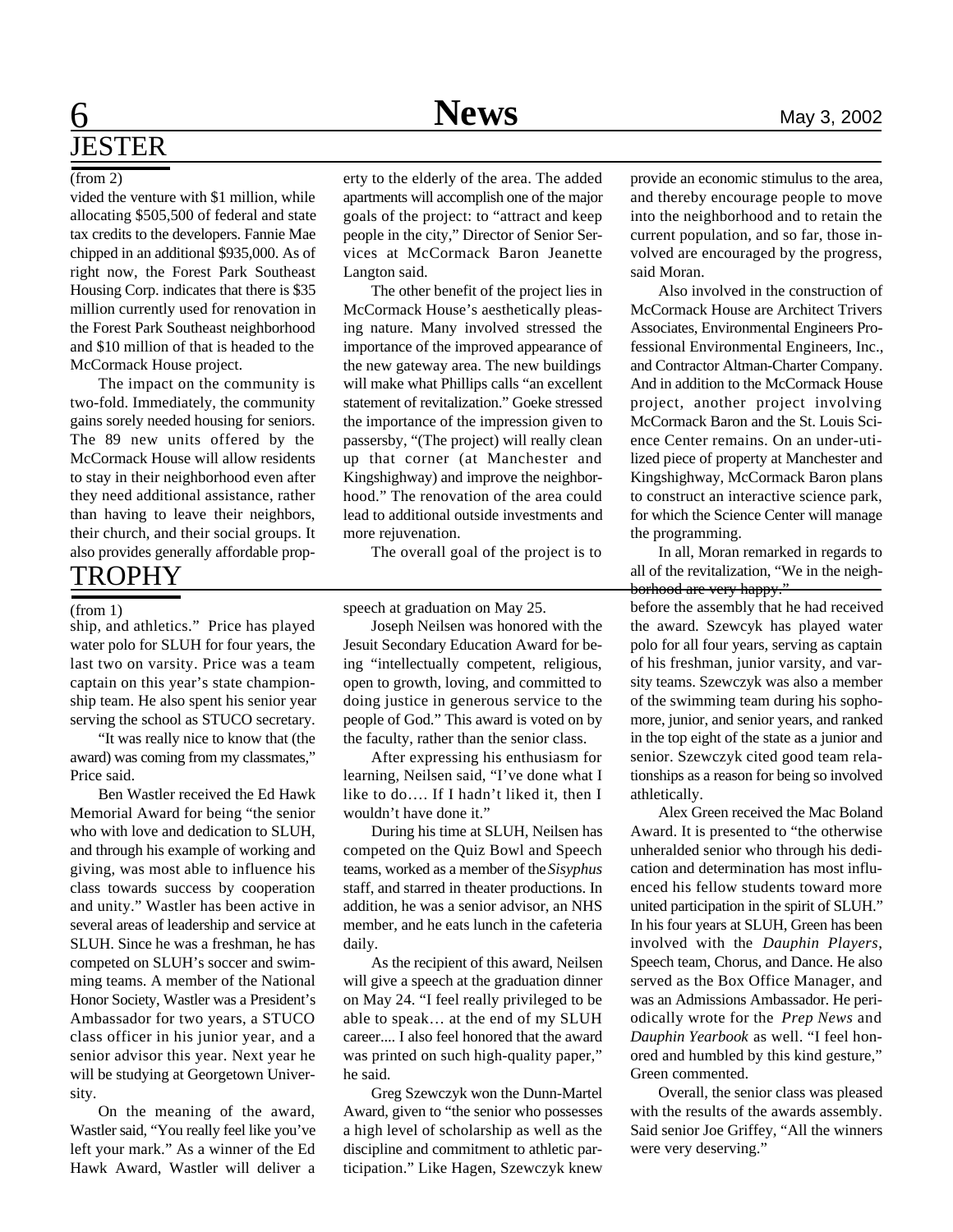### May 3, 2002 **News** 7 **Sports** team in two games. and down Volleybills lose three of five

### **Jim Lutkewitte Reporter**

T he Jr. Bill volleyball team has been getting some great competition lately. Going in to the end of last week, the Slambills were just recovering from the illness of John Thuet, whom they deeply missed in an earlier loss to DeSmet in the Parkway Classic Tourney. Although it seemed like a big loss, the team expected that once everyone was healthy they could win.

No big deal, right? Well, the Jr. Bills, managed and owned by Brian Wacker, suffered another loss when senior outside hitter Jim Lutkewitte suffered some bowel problems towards the end of last week. The Jr. Bills lost to a talented Pattonville

"We just didn't show up to play today," senior phenom setter Ryan Harris commented. "It's just that simple. You can't play down to the levels of teams below you, and we did today."

Thinking that the alarming loss to Pattonville might awaken the incredibly talented Jr. Bills, Kris Lowes came out throwing some St. Chuckbows, contributing 4 kills Monday against CBC. Juniors Brian Guntli and Alex Lepp did most of the bow-throwing, combining for 24 kills. Kyle Banahan also had an impressive serving day, snatching 11 points from CBC. Yet a few bad passes here and a few hitting mistakes there gave the AlloverthecourtBills their first losing streak of the year, falling short in the

## Golfbills swing to 3rd in districts, fail to qualify for state

### **Brian Slater Reporter**

Let Tuesday, the Golfbills competed<br>
in districts at Persimmon Woods, ast Tuesday, the Golfbills competed where they hoped to place in the top two and advance to the state tournament. Their district includes such perennial powers as Chaminade, DeSmet, CBC, and Parkway South. Many often say that this district is more competitive than the state tournament, so the winner of the district is often a favorite at state.

Senior Andy Schumert definitely brought his 'A' game, firing an incredible one-over par 72. Said Schumert, "I just went out and did my best, and I was happy with the results."

Following Schumert was senior Joe Sharamitaro, who also shot well with a 74. After that was junior Pat Ostapowicz with 78 and senior first-seed Pat Robert with 79.

The team's score total, which includes the top four individuals' scores, was 303, a score that would have won the Webster Cup and the MCC championship. This was not the case on Tuesday, though, as DeSmet edged them for second with a 300. Chaminade easily took the title with an extremely low 293.

What makes this year's third-place finish so surprising is that they beat last year's first-place score in districts by five strokes, and the Jr. Bills actually won the title last year. "The team played incredible," said Robert, "and I think we are a lot more surprised than disappointed that we didn't make it."

Head coach Greg Bantle agreed with Robert's sentiments, saying, "We've said all along that it's the hardest district in the state. Any of the three top schools in the district could have won state, but our guys played great."

On a positive note, Schumert and Sharamitaro were two of five individuals from the district who qualified individually for state, so they will represent SLUH and try to win the individual competition.

"I was really proud and happy for them," said Bantle. "Joe (Sharamitaro) has never been there, so that's special for him."

The tournament will take place in two weeks at Silo Ridge in Bolivar, Mo. However, the team still has numerous matches, including one against DeSmet.



 **Tim Paradise goes up for the spike Wednesday.**

second and third games, 13-15, 3-15, respectively.

"We didn't pass the ball today, and when you can't do that with a team that thrives on offense, it's hard to win games," said senior Tim Paradise, who came up with a few fantastic digs in the match.

Head coach Terry Quinn added after the game, "We didn't come out with any spirit, and a loss resulted."

Tuesday was a different story. The newly-spirited team came out flexing their pipes, beating Hazelwood West in two games, 15-1, 15-8.

This spirit carried over into Wednesday as the Jr. Bills defeated Parkway West in another two-game match with scores of 15-4 and 15-11. In the second game of both of these matches, the Spikebills got a new look as sophomores Andy Lowes and Matt Huskey strutted their stuff. Even freshman Joe Guntli made an all-star appearance in both matches. Knowing the Jr. Bills can depend on younger backups like these is a big plus to this well-rounded team.

The MostlySOCOBills know they've got to prove who they really are with a tough schedule ahead of them that includes Vianney in the last game of the season next Thursday, May 9th.

Last night the Volleybills lost a heartbreaker to the Spartans. After losing the first game, the Jr. Bills battled back with a 15-8 win in the second game. Unfortunately, however, DeSmet overpowered the Jr. Bills in the rubber game, 15-12.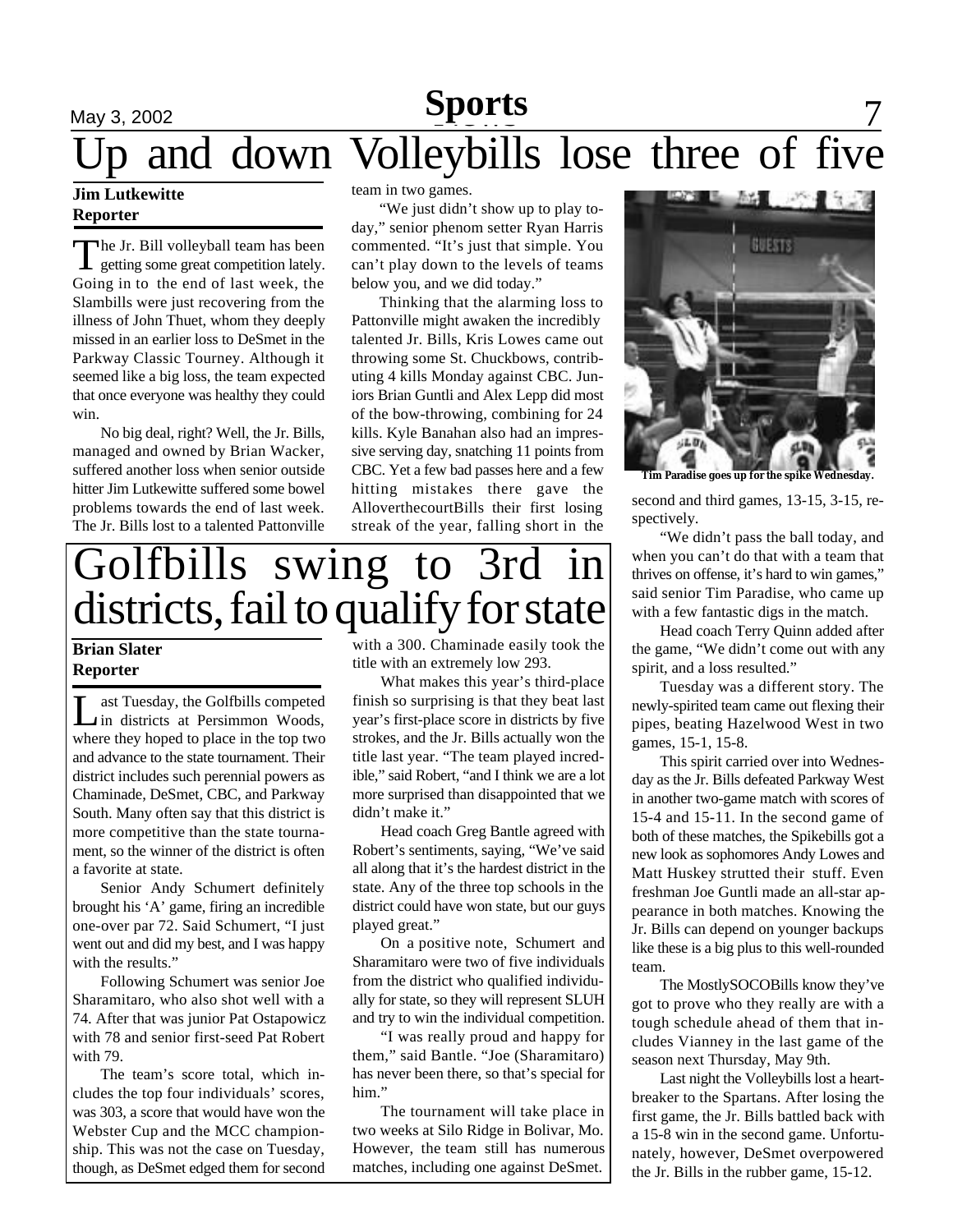### 8 **Sports** May 3, 2002 Stagnant offense blanked by Chaminade *Nicolleratbills rained out against DeSmet to start MCC week*

### **Nate McMahill Reporter**

The Jr. Bills were on a roll, winning six<br>straight and coming into their game he Jr. Bills were on a roll, winning six with Affton with a number four ranking in the area. The Rawlingsbills were looking to keep their streak alive going into Affton, and they sealed the deal with an 11-1 victory in five innings. Matt Lange was on the hill for the Jr. Bills and he pitched brilliantly, only letting up one run in five innings, while junior Matt McArthur came in as he often does to shut the door.

Some of the major offensive highlights from this game included the three homeruns for the Gotitbills, including two by senior John Beck and one by McArthur. When asked to comment on his homeruns, Beck simply smiled and said, "Dong Dong."

Next, the Jr. Bills had an MCC showdown with the Chaminade Red Devils. Junior Tyler Faulstich was on the hill, and he proceeded to show great command, pitching a brilliant game. All his pitches were on and he could have made Babe Ruth look like Baby Ruth. However, the Jr. Bills simply couldn't get the bats going. They came away with only one run when Beck hit a double to right-center, scoring Ryan Wessels. In the end, the Emanskibills came up just a little bit short, dropping the game 2-1.

The great thing about baseball is that you get a change to bounce back the next day, as was the case for the Jr. Bills. They squared off against conference foe DeSmet in an MCC game that definitely felt like an early state playoff game. The rain had come in and sprinkled the field and the Jr. Bills were hoping it would hold off for the game. Matt Lange was pitching for SLUH and battled, doing a stupendous job of working himself out of jams. Lange only allowed one run, which came in the fourth inning as DeSmet senior pitcher Tim Landy hit a single in between Beck and Twellman, scoring the runner from third. The Jr. Bills once again could not get

their bats going, until, in the bottom of the fifth inning, junior Andy Hecht stepped to the plate with a 2-0 count. Hecht got a pitch to drive and he did just that, hitting an absolute bomb down the left field line. The ball was hooking the whole way as it sailed beyond the fence. All of the Heine Meine faithful turned their glance to see the umpire calling "foul ball." When asked to comment about his "home run," Hecht said, "It was a tough break. You come out every day ready to play and ready to do your best for the team, and sometimes it just doesn't go your way."

It would turn out that was the last real scoring opportunity for the Nicolleratbills, as the rain and lightning rolled in and the game was delayed. After about a twenty minute rain delay, the umpires called the game and the Jr. Bills simply ran out of time. They have a busy week ahead of them playing make-up games, so check your *Prep News* calendar for time and location.



**From Monday to Wednesday, SLUH's principal-select Mary Schenkenberg visited with staff and students as she planned. Schenkenberg met with over 100 students during her four-plus hour stints on Tuesday.**

*Quote o' the Week*

*"Spring, Spring! Like a mad magician flinging silks and colored rags from his trunk the earth produced the yellow and white crocus, then the fox grape, the forsythia flowering on its stalks, the blades of iris, the apple tree blossoms of pink and white and green, the heavy lilac and the daffodil."*

*—E.L. Doctorow, Ragtime*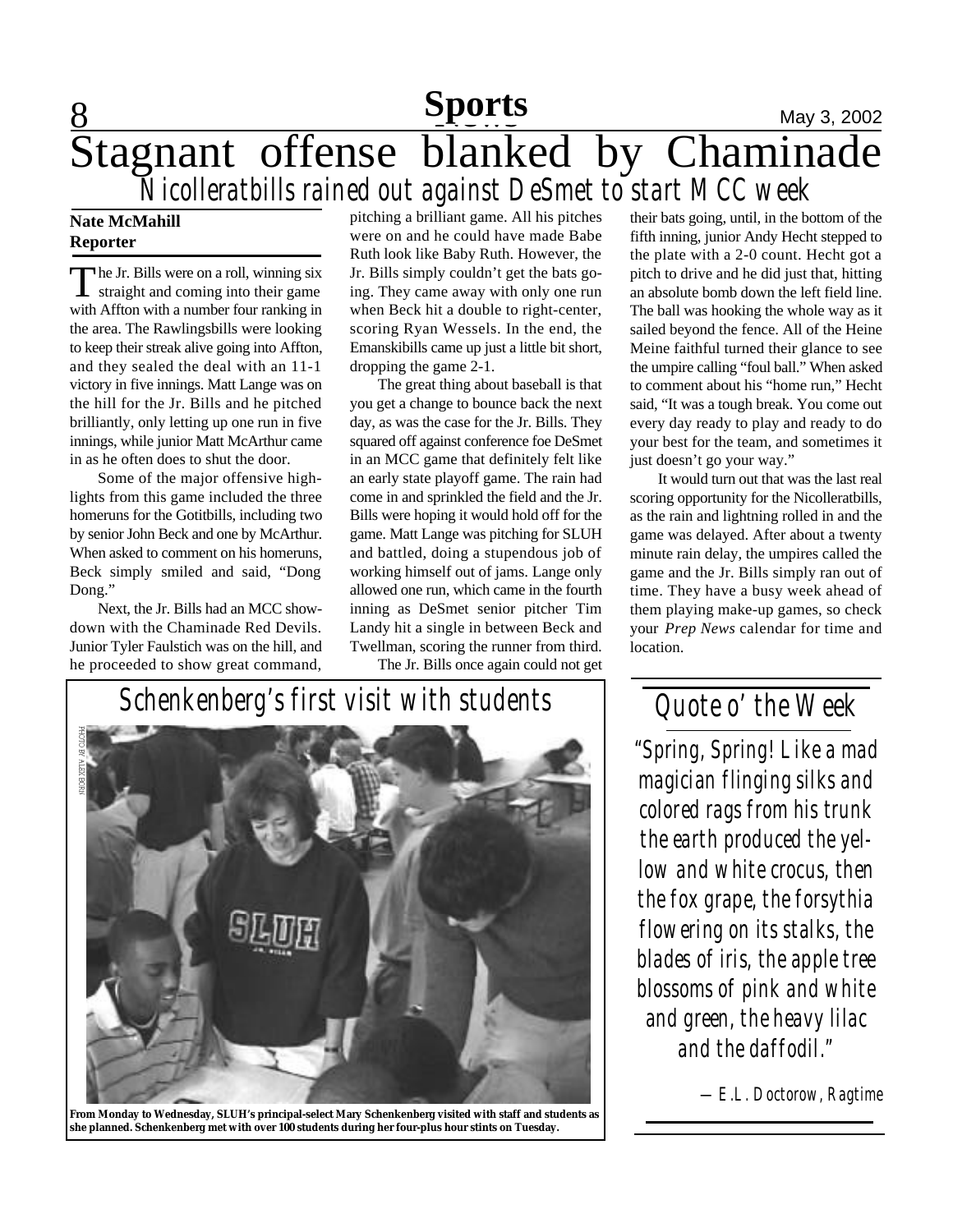# **May** 3, 2002 **Feature 3 Sports Feature 3 Sports** 9 LAXbills sweep groundballs, Lafayette

### **Jim Fox Reporter**

 $\mathbf B$  arreling down the home stretch of arreling down the home stretch of cently been on a roll. After winning four in a row, the J-Bills needed to continue their streak with a win over Lafayette last

Friday in the Stadium game in order to gain a first round playoff bye. They were able to pull off a blowout win, 10-3.

Playing their only game of the year in the SLUH Stadium, the Jr. Bills came out fired up and got off to a quick start. With their usual dominant ball control, SLUH's offense kept the pressure on Lafayette and off their own defense.

Junior attackman Ryan Dugan started the scoring in the first quarter after a feed to the crease from fellow attackman Matt Hof. The team

put in two more goals before the first twelve minutes were over, and SLUH led

3-0 at the end of the first quarter.

The second quarter saw more SLUH dominance, putting them ahead 5-0 at half. One of those goals came off another feed from Hof to the crease. Taking the ball from his X position (behind the goal) Hof drove his man to the back left of the goal, then turned back on a dime toward



 **Jr. Bill lacrosse went head to head with Lafayette last Friday in a 10-3 victory.**

the back right. Beating his own man, Hof forced the man covering attackman Travis Dum on the crease to come over and stop

## Mother Nature postpones track meet, SLUH leads MCC

### **Brian Gilmore Reporter**

Of the season outside of the State ften billed as one of the largest meets Meet, the finals of the Clayton Invitational never got off the ground this Saturday, getting washed out after Thursday's preliminaries. It was the third time this season that a meet had been either postponed or cancelled due to inclement weather.

On Thursday, however, certain areas of the team showed promise for the upcoming postseason meets. The 4x100m and 4x200m teams both qualified for the finals, along with Thomas Moore in the 400m dash. Unfortunately, for a team full of athletes ready to post their best times and distances of the year, Saturday morning brought a steady deluge that forced the postponement of the meet.

The finals were rescheduled for Monday, but in order to be able to train properly for yesterday's conference meet, the coaches conferred with the athletes and chose not to attend.

Yesterday, the Tracksters traveled to Chaminade to compete in the MCC Championships. By virtue of their triumph at the MCC Relays earlier in the season, and since points carry over between the relays and conference this season, SLUH held a slight lead in the overall MCC title hunt as they looked to improve upon their fourth place finish last year. Results will be listed next week with a preview of the District meet, the first step on the way to State.

him. Hof simultaneously threw the ball to an open Dum and ducked down to protect himself from the hit. Dum caught the ball and turned a split-second into what seemed to be all the time in the world, snapping two fakes high. With the goalie embarrassingly out of position, Dum tossed the ball into a wide gap to the goalie's offstick

side for the goal.

The start of the second half saw a comeback from the Lancers. Closing the gap to 5- 3, the Lancers put the pressure on the SLUH offense to step up. It did with two fast break goals that shot the silver bullet in the heart of the Lancers, and SLUH possession controlled the rest of the game.

Hof again led SLUH's dominant effort. With three goals and four assists, Hof equaled his and the team's single game high in points. Junior middie John Belgeri and

Dum each added two goals in the game.

The other half of the dominant effort came from the defense. Offering virtually no chances for the Lancers to get off good shots, the SLUH defense made lacrosse look easy. Defensive starters Adam Shalapin, Dennis Burke and Joe Bartel all played remarkably well. Shalapin played his typical stingy defense, and he had an assist on the much needed goal to stop the Lafayette comeback.

Burke held one of the area's leading scorers to only one goal and effectively rendered him useless for the rest of the game. Bartel won 12 groundballs, the single game high for the team this season. One amazed fan referred to Bartel's performance as "the best game I have ever seen played by a long-stick defenseman."

The game puts the Jr. Bills in control of their own fate as they vie for a playoff spot. Now the Lacrossebills are looking forward to the rest of the season and the importance of each game. The next big one comes Saturday at CBC at two o'clock where the Cadets will look to avenge last year's playoff loss to SLUH.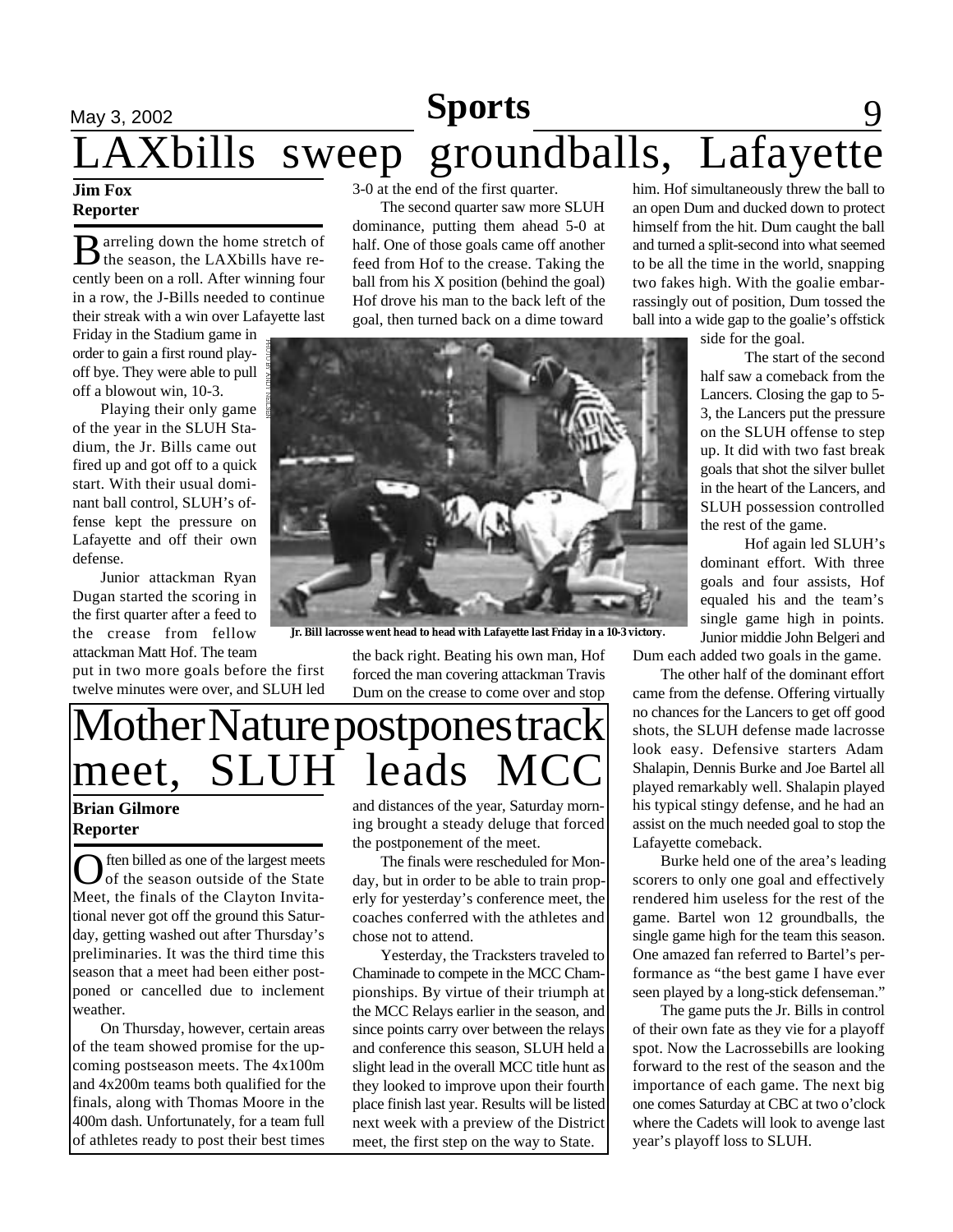## **Feature 10 Sports May 3, 2002** Tennisbills place third in Belleville East Invite *Harvath, Reich swing to team-best fourth in doubles*

### **Joe Harvath Reporter**

This past weekend, the SLUH tennis<br>team crossed the river to play in the This past weekend, the SLUH tennis Belleville East tournament, competing against sixteen of the top teams in Illinois. Unfamiliar with most of the teams from the East Side, the McEnroeBills went into the weekend not really knowing what to expect. But thanks to a strong performance from each member of the team, in both singles and doubles, the Crosscourtbills came out of the tournament

with an impressive third-place finish.

The Acebills found themselves in fifth place after day one, which consisted solely of doubles. Each of the three SLUH doubles teams won at least one match, greatly helping the overall score for the Jr. Bills. Leading the way for the Backhandbills were Joe Harvath and Pat Reich, who teamed up to play in the number one doubles bracket of the tournament. The duo defeated strong teams from Belleville East and Alton Marquette on its way to a team-best fourth place finish. Pulling through with an impressive fifth-

## Inlinebills roll past Flyers, into year-end All-Star game

### **John Pimmel Reporter**

Tonight, the MOIHA all-star sched-<br>
ule pits the MCC All-Star team Tonight, the MOIHA all-star schedagainst a group of OK kids from St. Chuck. Unlike other sports, the All-Star game points to the end of the roller hockey journey. With the season winding down, it seems fitting to take stock of the feats of the beloved Black-Biskit.

SLUH's 3-7-1 record is deceiving, and one would be foolish to assume that it tells the whole story. In the past three games, the J-Bills have gone 1-1-1, while scoring an average of four goals a game. Also, when playing at home (whispers: *All-American*), the Boys in Blue are 1-2. With two of the last three games at home, the end of the season could end up quite nicely. Now, onto the fix everyone needs so badly: the stats.

On April 19, the Rollerbills stayed home and faced off against a severely oversized Chaminade team. Leading scorer and all-around tough guy Nick Koenig showed why he wears a "C."

Criss-crossing in front of either side

of the goal, Koenig elegantly tapped home two goals in the first half of the game. In the second half, Koenig offered up the cross-goal pass to a wide-open Andy Skosky, but Skosky fell over his own wheels, and the puck went through the crease, ending up on Koenig's stick again. Quickly, he flicked his wrists and finished off his his hat-trick, leading his team to a 5-3 victory.

Said Skosky, "Nick was awesome tonight. I wonder if he could possibly teach me how to not fall down." The torrid scoring of Koenig continued as he tallied another goal and two assists in the remainder of the three-game road-trip. All told, Koenig wound up with six points in three games.

Defenseman Nathan Linneman did his best, but only ended up with 4 points in three games. He said, "Jeez, *only* four points? I'm a defenseman. I thought that was pretty good." He's a little bitter. He's probably just upset that the end of the season draws nigh. On Monday, the Jr. Bills take on a talented DeSmet team at AA Gold at 9:00 p.m. Come root for the upset that could put us in the post-season.

place finish was the number two doubles tandem of feisty juniors Chris Monti and Dan McDougell, who were out until about 10:30 p.m. fighting to capture that crucial fifth place match, which proved to be key in the final team score. Not leaving emptyhanded, the number three doubles duo of Pat Steinway and Jack Horgan won their first match before being defeated by the eventual first-place champions, and then again by the eventual fifth-place champs. This success in doubles left the Jr. Bills in fifth place after day one, eager to battle for first in the second day of singles.

In the second day of the tournament, rain put a damper on the singles portion of the tournament, causing the whole tournament of about 48 first-round matches to be moved to Kings Point Tennis Center. Kings Point consists of eight indoor courts. Because of time constraints, each match was played as an eight-game pro set, as opposed to the usual full two-out-of-three set matches played in the tournament. But this posed no problem to the Raincoatbills, who all won their first round matches. Steinway, McDougell, and freshman Horgan all made it to the semifinals of their brackets, and Harvath, Reich, and Monti also picked up victories before being defeated in the second round, each by the eventual champions.

The success of the singles bumped the Forehandbills from a mediocre fifth place to a respectable third-place finish overall. The Tennisbills look toward next week where they hope to defend their title and add another plaque to the theater lobby as district champs. They could move on to the next round of the playoffs, Sectionals, while sending a few guys to the state tournament individually.

### Announcement:

The Pulse radio sation will debut its website today. Check out the Pulse at www.sluh.org/pulse/radio.htm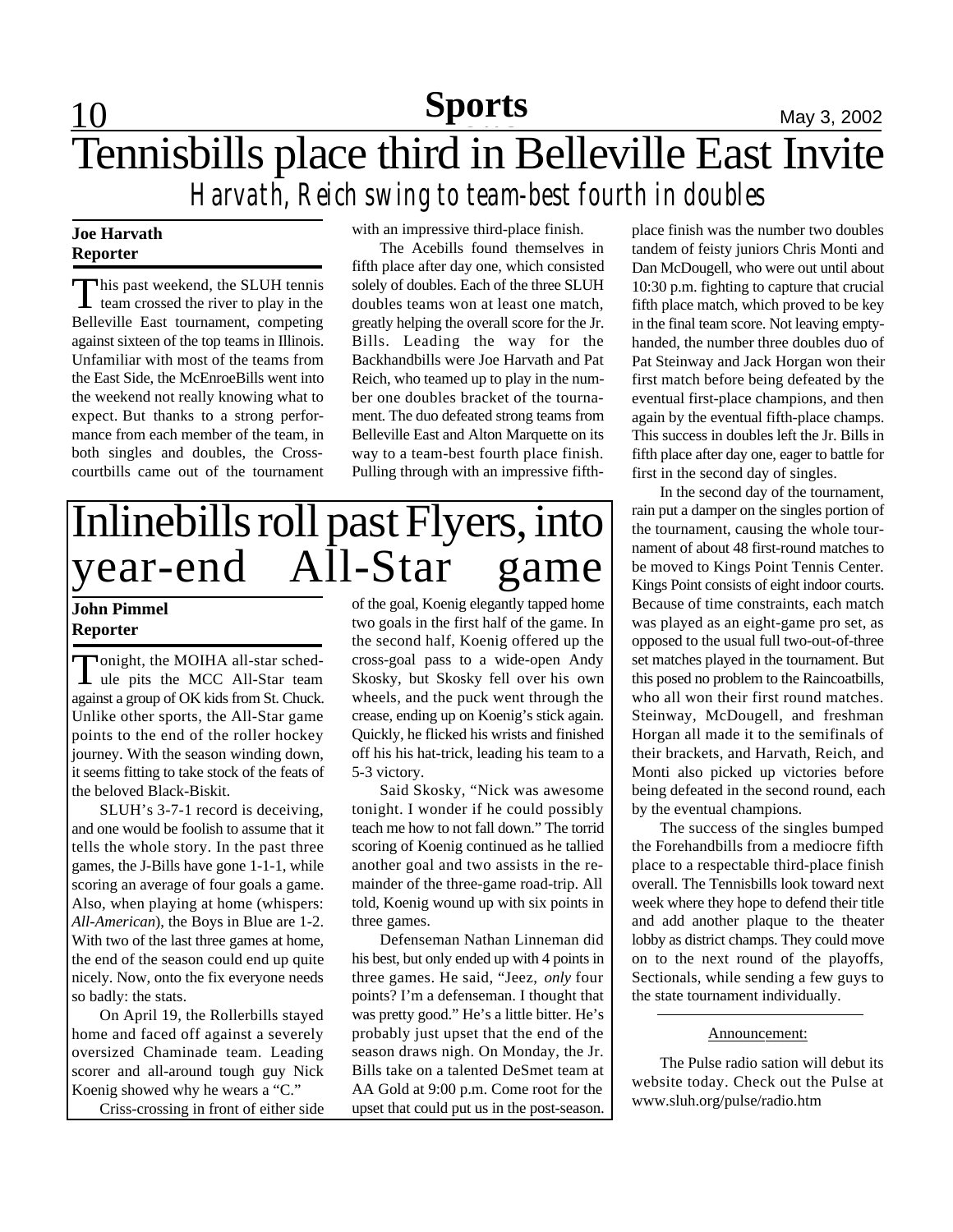### May 3, 2002 **Feature** 11 Recollected in tranquility: Bannister looks back *Principal reflects on seven-year tenure at SLUH* **Feature**

**Andy Neilsen Editor in Chief**

*Prep News*: How has the school physically changed since you became principal?

**Dr. Bannister**: The first time I came in they had already completed the restoration of the Jesuit wing, I think it had occurred a year before I got here. But when I got here they were in the process of renovating the science wing and they were building the band room and the chorus room. That was the summer of the beginning of my first year. We had moved the offices up to (J124) at that time. That was a rather major restoration. Back before you guys got here there were doors (that) had big windows in them,

they had transoms, they were really left over from the 1920s. They had glass blocks—that glass block sitting up (in Bannister's office) there actually came from M101, and when the guy was hauling it out I said, "What are you going to do with that, because that was my first homeroom?" and so he gave me a glass block. So we had completely renovated the center of the building. We opened the theater at the same time. The following year we then tackled the gym and put in a new set of windows. And the following year was the library. The library was the major one. When you walk in, where the offices are, there were storerooms and the offices were where the computers are. And we actually brought in a guy

with some national prestige relative to designing libraries and he liked our library design, and he made the suggestion to the system we have now. So basically we've had construction in almost every site.

*PN:* What effect do you think the new classrooms and theater have had on the school as a learning institution and a physical body.

**DB:** For one thing, it allowed us to have classroom space to reduce the class sizes, because at one time Mr. Clark's office was where 113 is and literally from where Mr. Aylward's room is there was one classroom there and all the rest was office space. This (the main office), of course, was the auditorium. Really by allowing us to do this it freed up all those. We probably got three or four classrooms on (the east) side, one or two on (the west) side.

Eventually, we even picked up classrooms above us, even though it sounds like they're reenacting the Civil War now and then. We were able to pick up space we've never had before. I think the classrooms have allowed us to keep the class size down.

The other thing that it allowed us to do was wire the whole place for computers, even though at that time we really didn't

have, other than telephone lines, access to the internet. But that year we were able to click into a T1 line which gave us much faster (access) and bigger capacity. But, also, all of the televisions that you have in classroom were made possible, so you didn't have guys pushing carts down the hall and trying to struggle with those kinds of things.

I think that with the renovations, basically instead of trying to develop one or two smart classrooms, I think what we've tried to do is to give each room the capacity to be a smart classroom.

*PN:* You said in an interview with the *Prep News* when you first came here that one of your goals was to develop a new curriculum and cut down on students who leave SLUH before graduating. Do



**Bannister's 2001 yearbook picture.**

**DB:** To some degree I think that, for example, in science our program is really in a state of shift and change. I think in the area of history just simply doing what they've recommended doing has helped. I think we've made some shifts with having a health program.The English department keeps adding classes that I think are very good, very interesting. I guess one of my concerns would be, could we not do what we want to do with junior English with elective courses and achieve the same goals and therefore allow students to have even more of a selective pro-

I think academically speaking we've made

some strides and some changes. I think in the area of computers we have a lot more now than we've had in the past. I know we've changed the amount of time that theology can have. So from that point of view I think this community has done a really good job of keeping the curriculum moving. I think the new administration hopefully will see maybe some better ties between curriculums.

When I came we were probably at about 1005 (students), and then we would end the year somewhat below. Right now we're about 1030, and I think one of the reasons is that I don't think we lose students basically because of academics. One of the concerns that I have now is the climate of the school and how we respect one another. I think there are some major things that we need to be addressing. If a student can be accepted here at (SLUH), there's no reason that student shouldn't be able to graduate from (SLUH). I think numerically speaking that ... you can probably show that we've turned that around.

*PN:* Have you noticed anything different about the students here at SLUH since you've been principal?

**DB:** I hope that students feel like they are heard and listened to; I think that they probably have been in the past. I think there are **see BANNISTER, 12**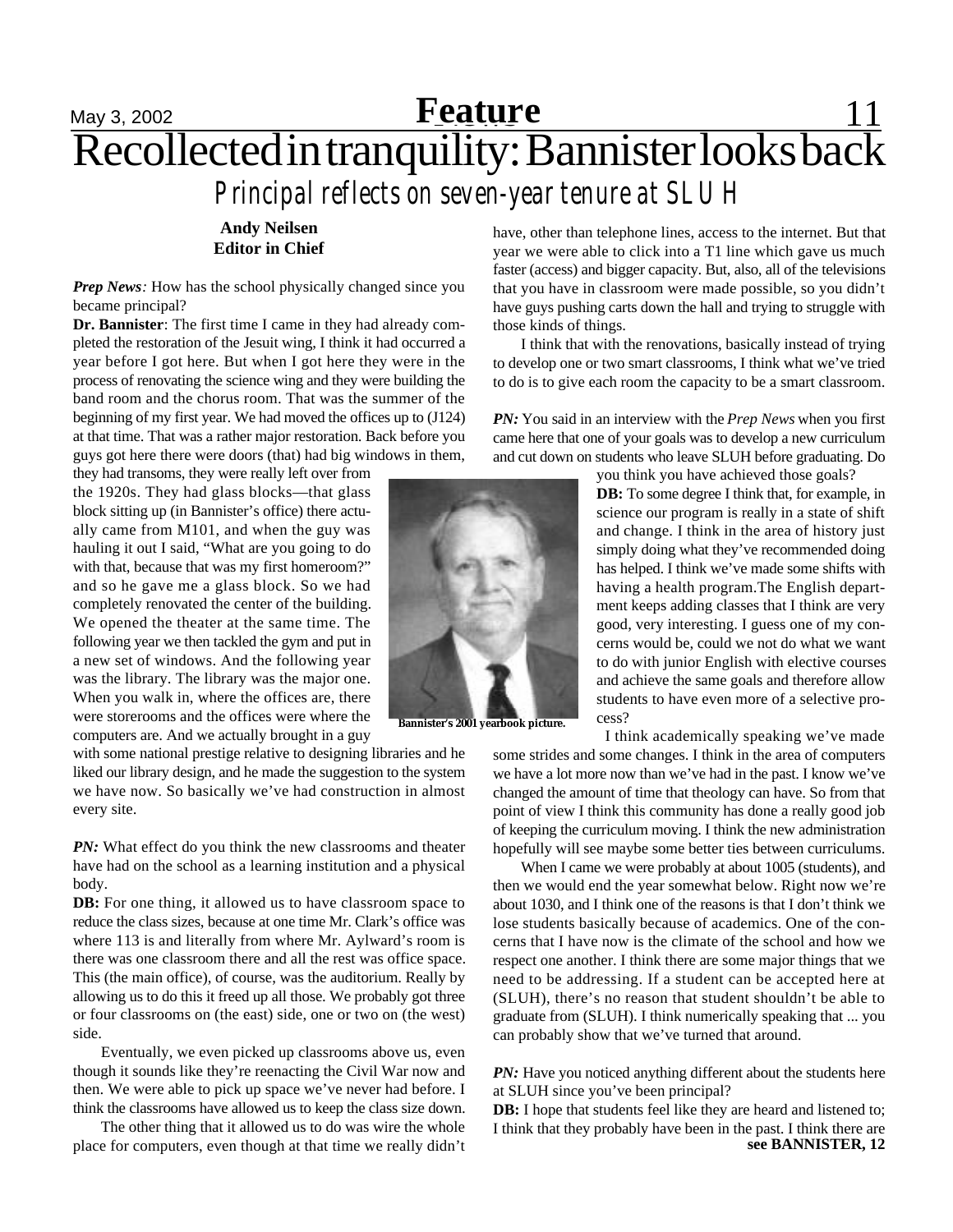## **Feature** May 3, 2002 BANNISTER

#### (from 11)

more opportunities here because there are smaller classes, I think that people are now able to say things. (Whereas) they would've been one of thirty, they are now one of eighteen in a class. I think therefore people are starting to converse more. I think an extra period in the day when you can go off and talk to somebody other than just the activity period has been a help.

*PN*: Is there any club or organization that you are particularly proud of at SLUH? What is the importance of such organizations?

**DB:** I am absolutely flabbergasted by how many (there are). My only concern is that we won't be able to staff the clubs. Read our mission statement. I think that what we are talking about is, "Do we see SLUH as preparing young men to be leaders in a functioning society?" I think the answer is "yes." If you're just in classrooms, I don't think that happens. It's in activities, it's in sports. I think all clubs and activities really and truly are as important as the academics.

*PN:* What would you say is your vision of a successful SLUH, and how has your time as principal achieved that?

**DB:** Obviously I envision SLUH as still having the strong academics and strong support program that it has enjoyed in the past. If anything, we're in our niches to try to be dealing with those kids that God has already blessed with a lot of potential and to try to help (them) to be all that (they) can be, which is why I say that extra-curriculuars are as important as those curriculars. I hope that when I came it was a tighter program in the sense that the schedule was locked in, it really was a strong regiment type of a situation.

I think we have expanded to a degree to allow for some choice-making by students and I would like to see us do more of that. My vision is that we continue always trying to do the same kind of things that I think makes SLUH the Jesuit school that it is. I know that it sounds corny, but being a man for others. I hear people saying, "We need to be more concerned with our fellow man." I think the benefit of SLUH is that balance. I know that people keep moving further away from core cities. My hope is that SLUH still becomes, because of its location, more able to draw people into the center. I think trying to keep an atmosphere here where people can be from different locations (is important). Believe it or not, I think that geographic diversity is a bigger problem than economic diversity. I think Fr. Sheridan does a super job in trying to give us the wherewithal to do these things.

*PN:* How do you think that the neighborhood has changed due to SLUH's presence during your seven years, and how do you think that has contributed to SLUH's growth and the neighborhood's growth?

**DB:** I was on the board when we started deciding, if we're going to stay here, we also need to have a chance to grow. I think we made a presentation of saying if we're going to be in the neighborhood and we're going to be here for a while, then we need to be a good neighbor and we need to be supportive of the neighborhood.

I think we have tried to do that, we have said to them what we think we need and how we would try to deal with them. I don't think we've tried eminent domain, I don't think we've done a lot of other things. If anything I think we've raised the value of this area.

But we've also said, we need to get (SLUH) kids off the streets. I think we have been able to find a place that's safe for kids to park that's agreeable and fair to the community. I think with our service projects we've gone out to this community and dealt with this. And at the same time it's been very beneficial to Washington University, finally, as they've seen that they need to be part of this as well. Dealing with Adams School has been important. I think we've been very communicative with the Science Center and Compton-Drew. I think even as we look to the possibility of developing what (Sheridan) calls Vision 2000 which is really a student life center, I think we're doing it with a view of how it's going to affect the neighborhood.

#### *PN:* Any thoughts on leaving?

**DB:** When I was a senior here, it didn't hit me that it was over until my own *Senior Follies*, and this I guess is just kind of another *Senior Follies* for me.

**PN:** Are you looking forward to retiring? Any summer plans? **DB:** Getting up early at four o'clock in the morning on a winter morning to decide whether or not we'll have school is something (I won't miss). I plan to go to Scotland right after graduation and spend about a week there. I usually go up for a couple weeks during the summer to the Canadian border usually for "recharging the batteries" so I'm fresh when I get back in. My family is very mobile, I have daughters that love to travel, we have an agenda of things to do.

#### *PN*: In what capacity will you return next year?

**DB:** Fr. Sheridan has asked me to be a consultant to him. I promised to give him two days a week if not three. But even there, for example, he's probably going to ask me to pick some projects that I think promote SLUH. I don't think I should be seen to be somebody that, if they don't get along with the present principal, they can go find me. I think I need to be away from that but at the same time very supportive of whatever we do. So I hope I can find a balance without hiding.

*PN:* With almost 30 years of administrative experience, what advice do you have to Dr. Schenkenberg as SLUH's new principal?

**DB:** I think she should enjoy it. I know Dr. Schenkenberg, I've seen her operate when I was out at Ladue, I had communications and opportunities to work with her when she was at Nerinx. I don't think she needs any specific heads up. I'm sure she's going to do a very good job. My advice to her is to enjoy, and hopefully she leaves it better than she found it.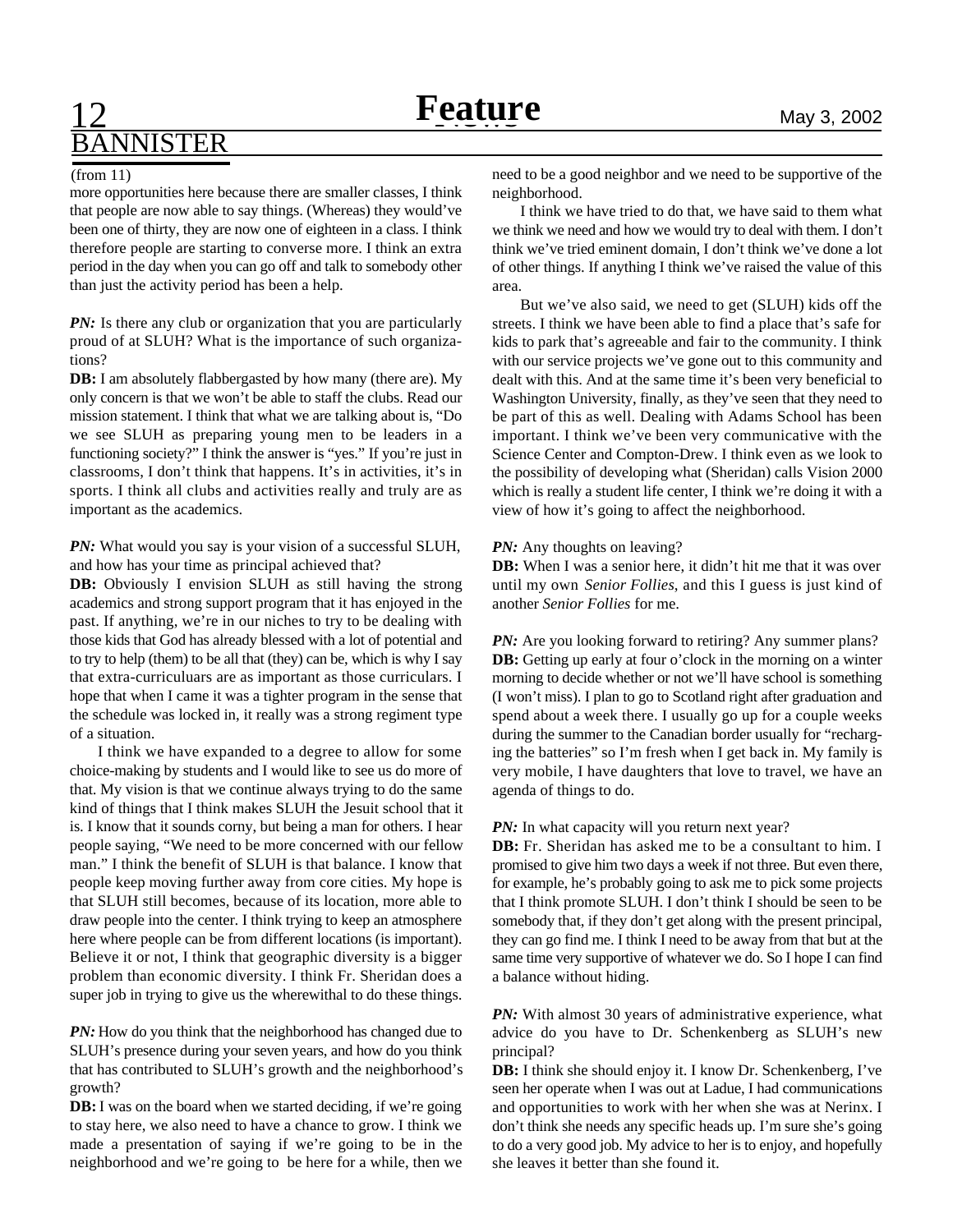## May 3, 2002 **Feature** 13 Under pressure: AP curriculum examined

### **Paul Hogrebe Reporter**

To AP or not to AP, that is the question on the minds of many sophomores and juniors filling out their schedules for next year. Ask any caffeine-fueled, sleep-deprived upperclassman what he thinks of an AP curriculum and you're probably going to receive nothing more than an elaborate complaint. With the weight of the consequential tests adding stress to an already hectic time of the year, students may not always be the best source for the merits of AP classes. So instead, we turn to the teachers to judge the current Advance Placement program, its benefits and some of its shortcomings.

Recently, a collection of AP teachers scattered throughout the country has spoken out against the concept of the AP. They feel that the curriculum forces them to compromise interesting but just as relevant material for the sake of teaching to a test.

Believing that the students lose understanding from the accelerated nature of the courses, concerned teachers would prefer their pupils master course aspects that seem more directly applicable. Another concern is that students choose an AP course over a regular one just for the sake of having the college game's trump card of a high school transcript adorned with the initials "AP" throughout. Some reputable high schools have already disbanded the AP program at their school.

Similar are the feelings of Steve Kuensting, SLUH's AP Biology

teacher. Said Kuesting, "The problem with the AP curriculum is that you have to teach to a test." Further compounded by the fact that he "doesn't have the time to get through even that," the situation prevents him from covering any interesting subject to an extent that gives that content justice. Kuensting would like to delve into local biology, but since AP Bio covers all forms of life in detail, that prospect is out of the question. The sheer quantity of minimum material to cover is discouraging; even with adding an extra lab period a week, this year's class was unable to cover all of it. He stated that, "College credit is good, but biology to me is more than a book and a test." Ultimately, Kuensting would like an advanced biology class that still contains the same caliber of students while providing him a chance to cover material he feels most important.

Other science instructors feel rushed in their AP endeavors, but maybe not to the same extent as the AP Biology class. Chemistry teacher Charlie Busenhart was forced to add a one semester senior elective to more fully prepare dedicated chemists for the AP test, and when he saw the curriculum, "dropped what

I thought wasn't applicable in the near future." He tells students directly what he will not cover but what the AP test expects them to know. With that said, though, he finds merit in the AP system because "it covers the important things to know anyway."

Echoing Busenhart's sentiment, Physics B guru Paul Baudendistel feels that because he has certain objectives to get across ensures that he presents the best class possible, making it "truly college prep." While "the tradeoff between content and process is always there," Baudendistel finds solace in knowing that he has the best of SLUH's best in his class. With the highest echelon of students to work with and to challenge, he believes that in the end, the students "have a better learning experience."

Math teacher Tom Becvar, always a proponent of the AP concept, instructs qualified seniors in the ways of fabled BC Calculus. Stating that "most everything covered in class falls right in line" with the content of the AP test, Becvar never feels he has to compromise any material. While the inherent workload

> is great, proportional rewards follow for the intrepid few in many different arenas. He feels that AP credit "helps students in a lot of ways," especially in terms of saving time and money in college, and hopes that qualified students take advantage of the opportunity.

> The Social Studies department ardently defends the AP program. U.S. History teacher Dan Monahan said that "AP courses ensure mastery of the material while forc(ing) us to teach a college-level course." He feels that the specific skills gained in accelerated

classes help students later in their academic careers and are well worth the additional effort. He stated, "I have to teach a wellbalanced course," but added that he "never feel(s) compromised."

Another AP advocate, Modern European History teacher Steve Aylward said, "Our courses prepare (the students) for the test, but I do not 'teach to' it." He, like Monahan, believes that the AP syllabus designates what a well-rounded course should be, but also says he will always teach a course that addresses the most pertinent material. "I wouldn't change the course if it wasn't AP," he said.

And then there's the English department. Honors English teacher Jim Raterman explained that his and similar classes "emphasize reading and writing at a sophisticated level." Honors English takes students with high proficiency in that area, like any other AP class, but does not specifically cater to the AP test. Raterman prepares students at a high level like any AP course, "but that's the purpose of the course anyway." While some of the

*"Our courses prepare (the students) for the test, but I do not 'teach to' it. I wouldn't change the course if it wasn't AP." —History teacher Steve Aylward*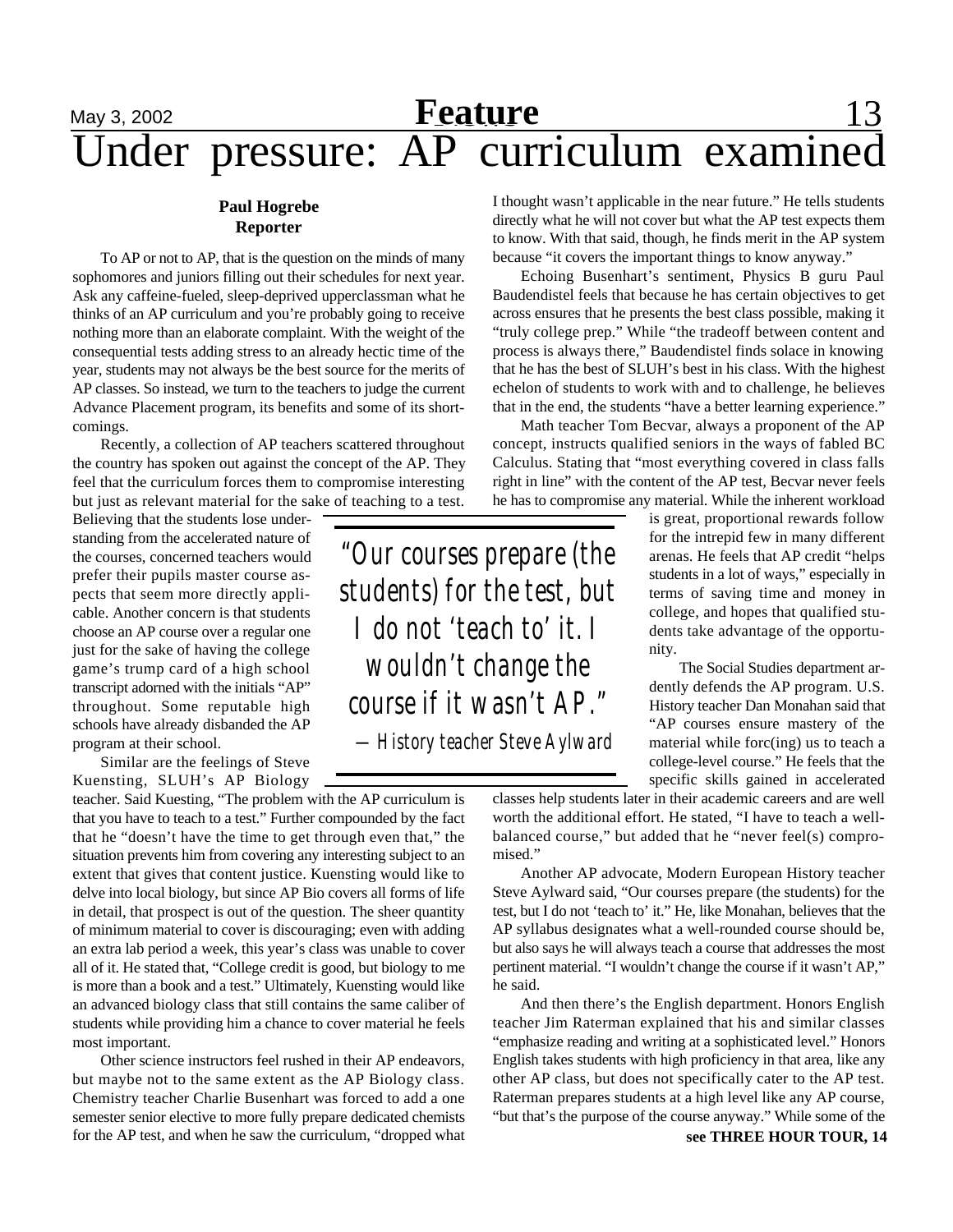# **TOTY**

#### (from 2)

been difficult to make my peace about leaving, and the reception of this award has made it even harder to accomplish that.... I have always loved working here, and this award is a great honor to leave with, since it's a symbol of all the time I have spent at SLUH."

One of the final things Murray will do for the senior class is to speak at their graduation dinner.

"How do I write a speech about my experience and time with these students into words?" he questioned. "How do I express all my emotions from the past ten years into one speech?"

Murray explained that teaching is never a nine-to-five job, and that there are so many emotions that come along with the teaching experience. "We have as many stresses as (the students) experience, only (the teachers) are supposed to be in control of the class."

Those who have had him as a teacher or a coach know how hard Murray works to form a relationship with his students that exists outside of the classroom. Senior Ian Mulligan noted that "this honor is great for Mr. Murray because he works so hard to be the best teacher he can. The most rewarding thing for him is how proud he must feel about receiving this recognition."

Senior Dan Hartwig said that he voted for Murray not only because he was leaving, but because he really deserved the recognition. "I thought this would be the way to show my appreciaton because he has been more of a coach and a friend to me than he has been a teacher."

Senior Scott Cunningham voted for Murray because he showed "a genuine care for all the students, even for those he has never taught."

### THREE HOUR TOUR

#### (from 13)

specific mechanics of the test are not covered, the students who take the test are perfectly qualified to do well.

While it is not at the instructional end of the AP, the Counseling Department has a direct influence on student placement in these weighty endeavors. Counselor Dave Mouldon elaborated: "You have to find the right balance between courses," knowing that even one can be a stressful undertaking. With admission to highly selective schools becoming more and more elusive, counselors encourage qualified students to go for the AP label, but also recognize the worth of one's challenging oneself. Having to take AP classes for the mere sake of college admission is an "unfortunate reality, but it shouldn't always be the determining factor."

While every department and AP class does not receive representation in this article, one can see how many different opinions exist about the AP. Some swear by it, others find it flawed.Some courses are predisposed to fit the AP perfectly, while others overflow and rupture their container, stressing the students' time to the maximum. For some disciplines, especially science and language, meeting five times a week just does not provide teachers with enough time to cover all necessary material. Given the difficulty of rearranging the schedule, though, it could be some time before concerned teachers could see beneficial change.

All interviewed faculty members agreed on the worth of receiving college credit. Amongst the varying stances, there was a shared appreciation for eager students who were willing to push themselves. So if the question whether to take an AP course is on your mind, remember to challenge yourself reasonably and choose things that interest you. Ask questions and make choices based on the right reasons. It is about learning, after all.



**Mary Smith from Mid-America Transplant visited SLUH on Thursday to discuss drunk driving from her own tragic point of view; Smith's two year-old son and husband were killed by a drunk driver ten years ago. The assembly, which also addressed organ donation, was mandatory for seniors.**

## THIS WEEK IN **PN HISTORY**

### **Volume LVII Number 29 Friday, April 30, 1993**

"The Druids swept through the regional tournament by defeating the Creighton, Lawrence, and Rockhurst clubs.

The St. Louis Druids next and largest challenge will be to bring home its first ever national championship."

### **Volume XLV Number 29 Friday, April 3, 1981**

"A.P. tests will be given in mid-May. Be prepared!"

### **Volume LXV Number 29 Friday, May 11,2001**

"As with this year, there will be seven class periods in the day, and a block schedule will be used once each quarter on Tuesdays and Wednesdays.

One of the largest changes facilitated by the new schedule was the movement of theology classes from three classes to five each week."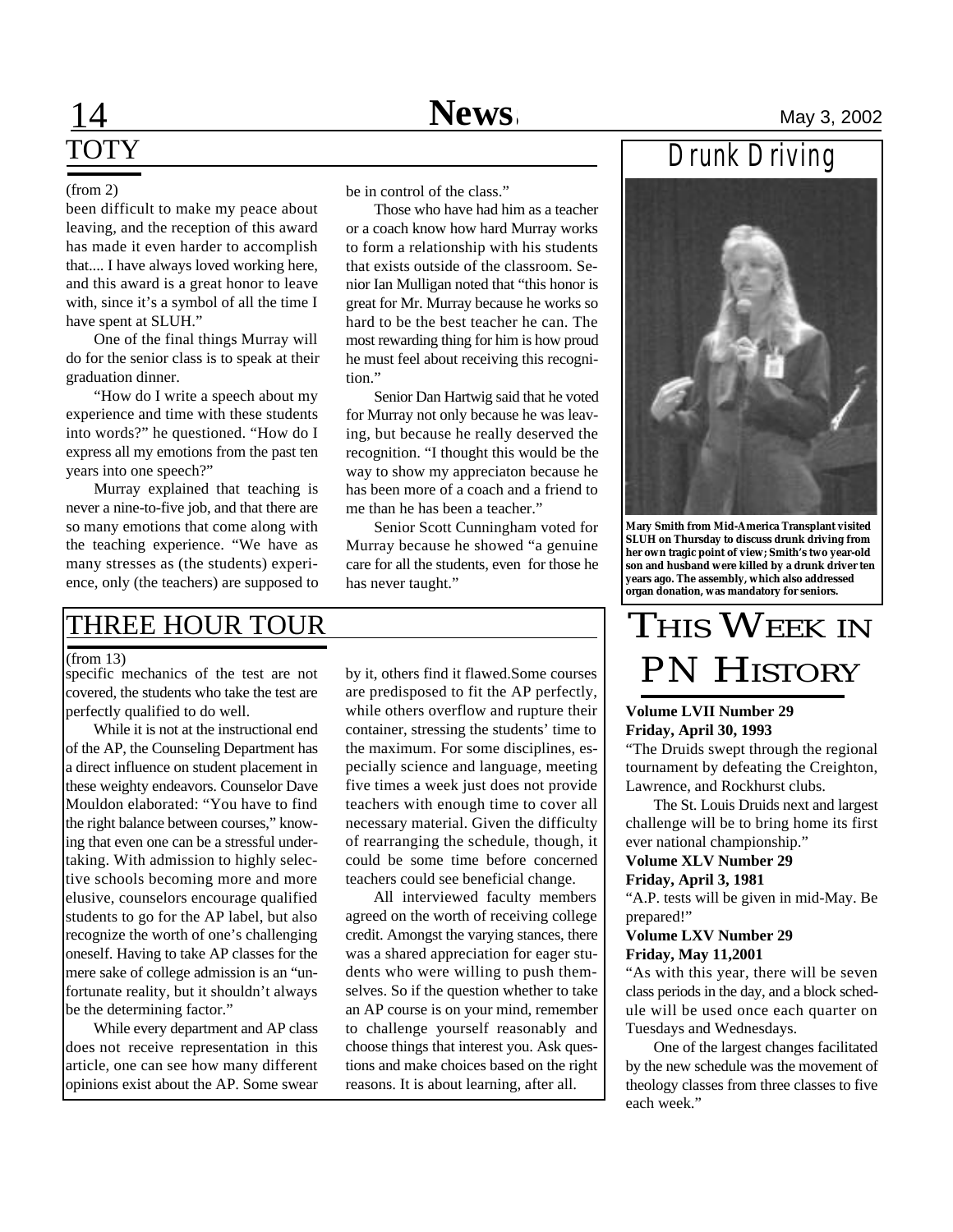### May 3, 2002 **Peature** 15 Plainsong: the reality of teenage pregnancy **Feature**

### **Emily Augsburger, Andrew Ivers, and Ann Schroeder**

For most high school students, male and female, the gravity of parenthood is years away. Their focus is still strictly personal. Their future is formed on their own terms: college plans, maybe a major, maybe a career—in some cases, perhaps a girlfriend or a boyfriend they think may be with them through their college years, but that's about it. Perhaps they are sexually active, but regardless of the number of those who are, teen pregnancy and teen parenthood are often far from their minds. In society, it is certainly still taboo. Yet it is a reality for many young couples, a reality more prevalent than most think.

The majority of today's teenage population is romantically

involved with another individual, and of that majority, half are sexually active. In 1999, 49.9 percent of high school students reported having had sexual intercourse during their lifetime. Also in 1999, 38.6 percent of 9th-grade students, 46.8 percent of 10thgrade students, 52.5 percent of 11th-grade students, and 64.9 percent of 12th-grade students reported having engaged in sexual intercourse, according to Planned Parenthood.

But for students in private Catholic high schools, those num-

bers seem to be just that—dry data, hardly connected to their lives. Yet there are seniors at Nerinx Hall and SLUH, just to narrow the focus, who came into parenthood far sooner than they ever thought they would.

Seniors Joe Devine of SLUH and Mandy Muschler of Wentzville High School have been together for a year and nine months and are also the parents of a ten month old girl, Taylor.

Devine and Muschler dealt with the challenge together, but there did prove to be a difference from where each felt the pressure.

"Telling my parents was the toughest part, probably," said Devine. "It was kind of tough. I just kind of told them one day and they reacted in their own different ways. At first they were kind of mad…and all they (did was) get angry, but eventually I guess they learned that…there's nothing you can do about it now, to take it back, so you just have to deal with the situation."

As is usually the case, the young woman felt the greater

*Emily Augsburger and Ann Schroeder are staff reporters for Nerinx Hall's newspaper,* Hallways*, and Andrew Ivers is* PN*'s editor in chief.*

societal pinch—given that she could not physically hide her pregnancy the way a man could. "I live in a hypocritical world. I was kicked off cheerleading squad because I was pregnant, but all the girls were sexually active. They called me a slut," Muschler said. "Once I was walking in the mall and an older lady saw me. She grabbed the little girl who was at her side and pulled her to the other side of the walkway to avoid me, almost like it would rub off on her."

After the original trauma of the pregnancy, Devine and Muschler faced the decision of what to do with the baby. "For us, abortion (was) not even a choice, for either of us. So, basically it was give her up for adoption or keep her," said Devine. "Both our parents at first didn't support keeping the baby but then they realized that we can do it, we have the capability, so we decided

*"Once I was walking in the mall and an older lady saw me. She grabbed the little girl who was at her side and pulled her to the other side of the walkway to avoid me, almost like it would rub off on her."*

to keep her."

The sheer fact that Taylor was conceived by two people who had the economic and moral strength to choose to have the baby is remarkable, given that about 40 percent of teen pregnancies, excluding miscarriages, end in abortion, according to the Alan Guttmacher Institute. But the luck didn't stop with Taylor.

Muschler's parents assumed guardianship, which entails insurance payments and fiscal decisions about the child, but

### **—Mandy Muschler**

Devine and Muschler retained custody of the child. Taylor lives at Muschler's house and, since Muschler's mother is retired, someone is always watching the child. After arranging proper course credits, Muschler made a deal with her administrators, allowing her to attend class every other day. According to Devine, he and Muschler will also be able to attend college.

All told, Devine and Muschler's lives were not severely altered by their daughter's birth. As Devine said a few times, "Our situation is one in a million to where we did have the capability and we did have the means (to raise the child)." He also said that he and Muschler are lucky enough to be committed to each other, not just committed to a relationship for Taylor's sake.

Yet just because their lives were not set back by their daughter's birth, as Devine said many couples' often are, does not mean they made no sacrifices. Once again, the female seems to have borne the brunt of the burden. "I don't have a social life. I gave up everything for (Taylor)," said Muschler. "Sometimes I don't want to come home. I love Taylor, but I just want a break. And I wouldn't come back."

"Sometimes I can't always go out or do what I want sometimes," said Devine, "but in the long run, we have both said that **see PREGNANT, 16**